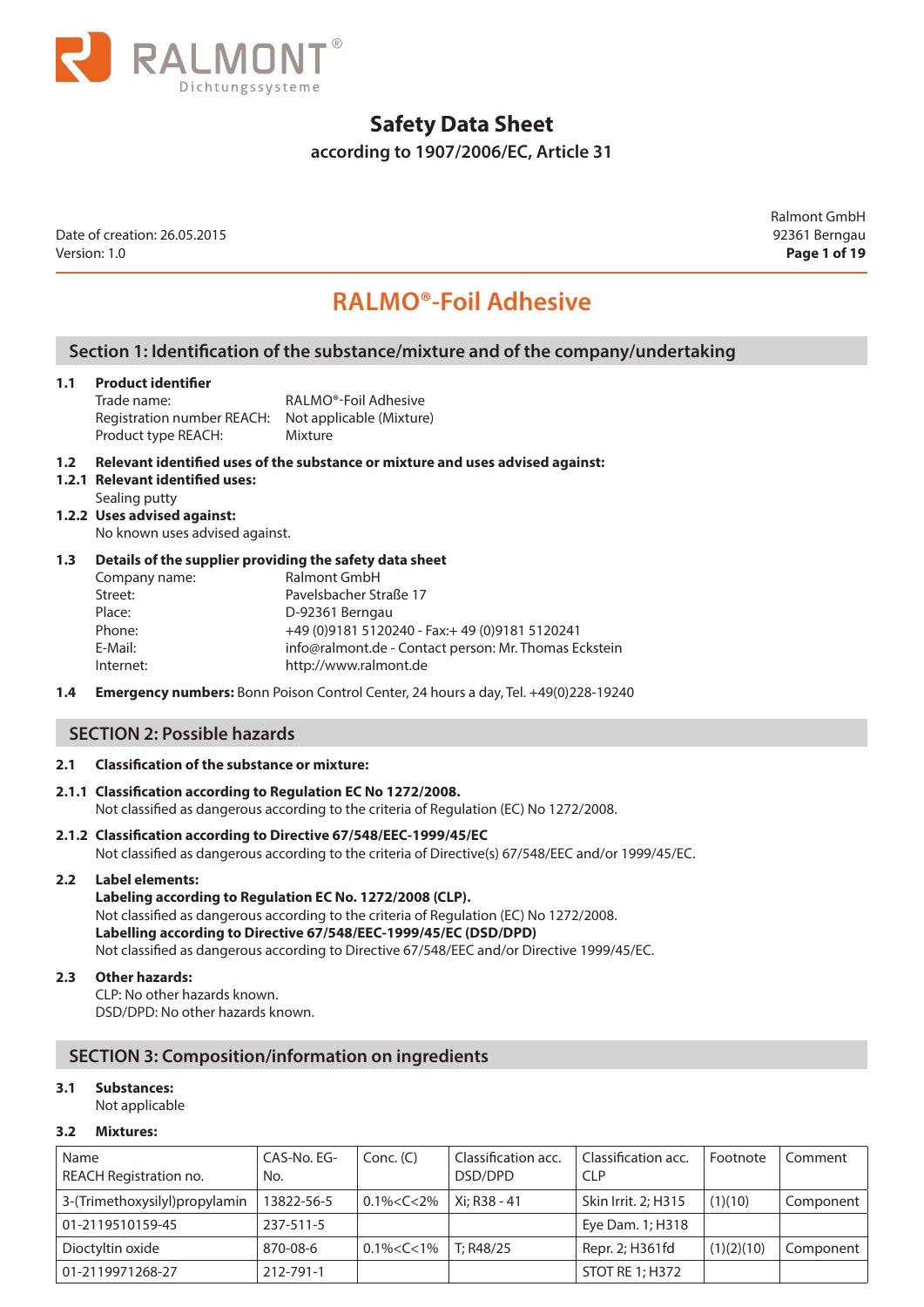

### **according to 1907/2006/EC, Article 31**

Date of creation: 26.05.2015 92361 Berngau Version: 1.0 **Page 2 of 19**

Ralmont GmbH

(1) For full text of R- and H-phrases: see point 16.

(2) Substance subject to a Community occupational exposure limit value.

(10) Subject to the restrictions in Annex XVII of Regulation (EC) No 1907/2006.

#### **SECTION 4: First aid measures**

#### **4.1 Descriptions of first aid measures:**

**General measures:** 

If you feel unwell, call a doctor.

#### **After inhalation:**

Remove victim to fresh air. Breathing difficulties: Consult physician/medical service.

#### **After skin contact:**

Flush with water. Use of soap is permitted. If irritation persists, consult a physician.

#### **After eye contact:**

Rinse with water. Consult an ophthalmologist if irritation persists.

#### **After ingestion:**

Rinse mouth with water. As soon as possible after ingestion: make the patient drink plenty of water. Do not induce vomiting. In case of indisposition: Consult doctor/medical service.

#### **4.2 Most important symptoms and effects, both acute and delayed:**

#### **4.2.1 Acute symptoms:**

**After inhalation:** 

No effects known.

**After skin contact:**  No effects known.

**After eye contact:**  No effects known.

**After ingestion:** 

No effects known.

#### **4.2.2 Delayed symptoms:**

No effects known.

#### **4.3 Indication of any immediate medical attention or special treatment needed:**  If applicable and available, indicated below.

#### **SECTION 5: Fire Fighting Measures**

#### **5.1 Extinguishing media:**

**5.1.1 Suitable extinguishing media:** 

Adapt extinguishing media to environment.

## **5.1.2 Unsuitable extinguishing media:**

No unsuitable extinguishing media known.

**5.2 pecial hazards arising from the substance or mixture:** 

In case of fire: Formation of toxic and corrosive gases/vapors (phosphorus oxide, hydrogen chloride, carbon monoxide; carbon dioxide).

#### **5.3 Advice for firefighters:**

#### **5.3.1 Measures:**

Dilute toxic gases with water mist. Expect toxic/corrosive precipitation water.

#### **5.3.2 Special protective equipment for fire fighting:**

Gloves. Protective suit. In case of heating/combustion: Compressed air/oxygen equipment.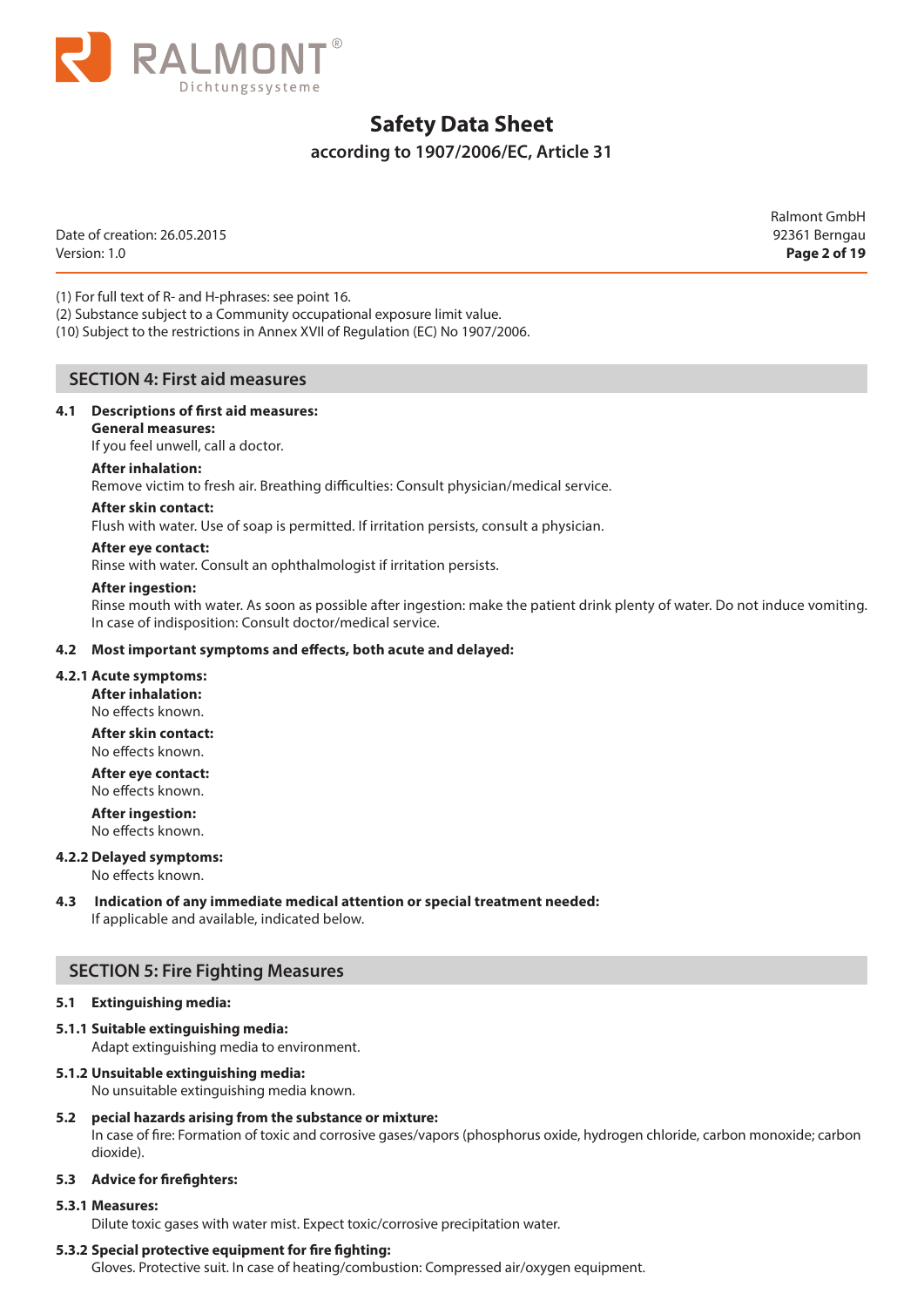

### **according to 1907/2006/EC, Article 31**

Date of creation: 26.05.2015 92361 Berngau Version: 1.0 **Page 3 of 19**

Ralmont GmbH

#### **SECTION 6: Accidental release measures**

- **6.1 Personal precautions, protective equipment and emergency procedures:**  No open fire.
- **6.1.1 Protective equipment for personnel not trained for emergencies:**  See item 8.2
- **6.1.2 Protective equipment for emergency personnel:**  Gloves. Protective suit. **Appropriate protective clothing:**  See item 8.2
- **6.2 Environmental precautions:**  Collect released product. Avoid environmental contamination by suitable containment.
- **6.3 Methods and material for containment and cleaning up:**  Collect solids in sealable containers. Clean contaminated surfaces with soap solution. Clean clothing and equipment after work.
- **6.4 References to other sections:**  See item 13.

#### **SECTION 7: Handling and Storage**

The information contained in this section is a general description. If applicable and available, the exposure scenarios are included in the appendix. You must always use exposure scenarios appropriate to their identified uses.

- **7.1 Precautions for safe handling:** 
	- Keep away from open flames/heat sources. Follow normal hygiene practices. Keep container tightly closed.

#### **7.2 Conditions for safe storage, taking into account incompatibilities:**

#### **7.2.1 Conditions for safe storage:**

Store at room temperature. Comply with the legal requirements. Max. Storage time: 1 year.

#### **7.2.2 Keep away from:**

Heat sources

- **7.2.3 Suitable packaging material:**  Polyethylene
- **7.2.4 Unsuitable packaging material:**  No data available

#### **7.3 Specific end uses:**

If applicable and available, exposure scenarios in the Annex. Follow manufacturer's instructions.

#### **SECTION 8: Exposure controls/personal protective equipment**

#### **8.1 Parameters to be monitored:**

#### **8.1.1 Occupational exposure:**

(a) Occupational Exposure Limits. Limit values are listed below where available and applicable.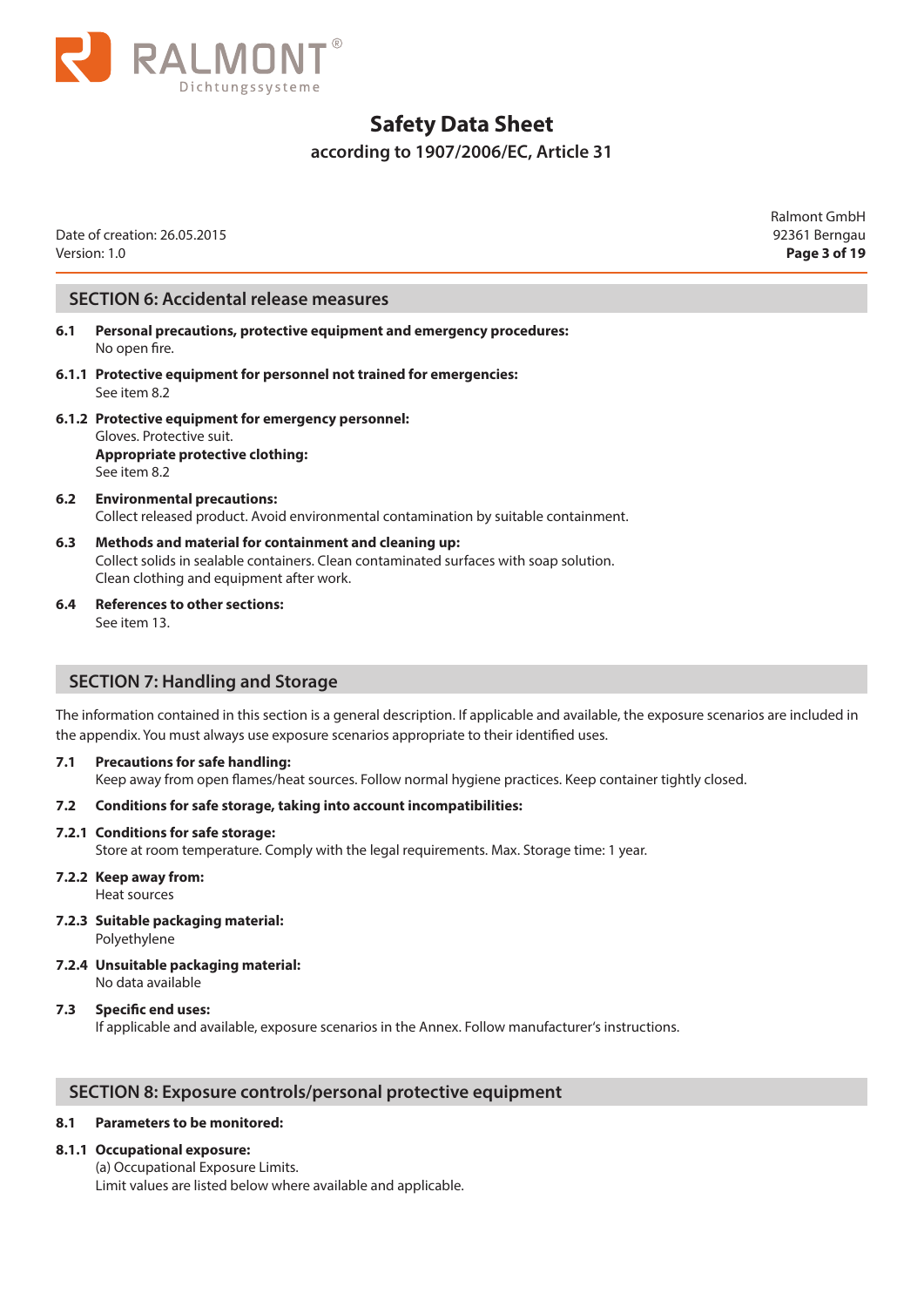

## **according to 1907/2006/EC, Article 31**

Date of creation: 26.05.2015 92361 Berngau Version: 1.0 **Page 4 of 19**

Ralmont GmbH

| <b>The Netherlands</b>                                     |                                                                                    |                          |
|------------------------------------------------------------|------------------------------------------------------------------------------------|--------------------------|
| Tin compounds (organic) (as Sn                             | Time-weighted average exposure limit 8 h (Private workplace exposu-<br>re limit)   | 0.1 mg/m <sup>3</sup>    |
|                                                            | Short-term value (private workplace exposure limit)                                | $0.2 \,\mathrm{mg/m}^3$  |
| <b>Belguim</b>                                             |                                                                                    |                          |
| Tin (organic compounds of) (as Sn)                         | Time-weighted average exposure limit 8 h                                           | 0.1 mg/m <sup>3</sup>    |
|                                                            | Short-term value                                                                   | $0.2 \,\mathrm{mg/m}^3$  |
| <b>USA (TLV-ACGIH)</b>                                     |                                                                                    |                          |
| Tin organic compounds, as Sn                               | Time-weighted average exposure limit 8 h<br>(TLV - Adopted Value)                  | 0.1 mg/m <sup>3</sup>    |
|                                                            | Short-term value (TLV - Adopted Value)                                             | $0.2 \text{ mg/m}^3$     |
| <b>Germany</b>                                             | Time-weighted average exposure limit 8 h<br>(TRGS900)                              | 0.002 ppm                |
| Di-n-octyltin compounds                                    | Time-weighted average exposure limit 8 h<br>(TRGS900)                              | $0.01$ mg/m <sup>3</sup> |
| <b>France</b>                                              |                                                                                    |                          |
| Tin (organic compounds of) (as Sn)                         | Time-weighted average exposure limit 8 h<br>(VL: Non-regulatory indicative value)  | $0.1 \text{ mg/m}^3$     |
|                                                            | Short-term value (VL: Non-regulatory indicative value)                             | $0.2$ mg/m <sup>3</sup>  |
| <b>UK</b>                                                  |                                                                                    |                          |
| Tin compounds, organic, except<br>Cyhexatin (ISO), (as Sn) | Time-weighted average exposure limit 8 h<br>(Workplace exposure limit (EH40/2005)) | 0.1 mg/m <sup>3</sup>    |
|                                                            | Short-term value (Workplace exposure limit (EH40/2005))                            | $0.2 \,\mathrm{mg/m}^3$  |

b) National biological limits

The limits are listed below where available and applicable.

#### **8.1.2 Sampling Procedure:**

When applicable and available, indicated below.

| Tin<br>Compounds)<br>: Cpds) (as Sn) (Organotin (<br>lOrganic | <b>NIOSH</b> | 5504 |
|---------------------------------------------------------------|--------------|------|
|---------------------------------------------------------------|--------------|------|

### **8.1.3 Applicable limits in the intended use:**

Limit values are listed below where available and applicable.

#### **8.1.4 DNEL/PNEC Values: DNEL - Employee**

#### 3-(Trimethoxysilyl)propylamin

| Threshold (DNEL/DMEL)<br><b>Type</b> |                                        | <b>Value</b>         | Comment |
|--------------------------------------|----------------------------------------|----------------------|---------|
| <b>DNEL</b>                          | Systemic long-term effects, inhalation | 58 mg/m <sup>3</sup> |         |
|                                      | Systemic long-term effects, dermal     | 8.3 mg/kg bw/Day     |         |

Dioctyltin oxide

| <b>Threshold (DNEL/DMEL)</b> | <b>Type</b>                            | <b>Value</b>              | Comment |
|------------------------------|----------------------------------------|---------------------------|---------|
| <b>DNEL</b>                  | Systemic long-term effects, inhalation | $0.004 \,\mathrm{mg/m}^3$ |         |
|                              | Systemic long-term effects, dermal     | 0.05 mg/kg bw/Day         |         |
| DNEL - Allgemeinbevölkerung  |                                        |                           |         |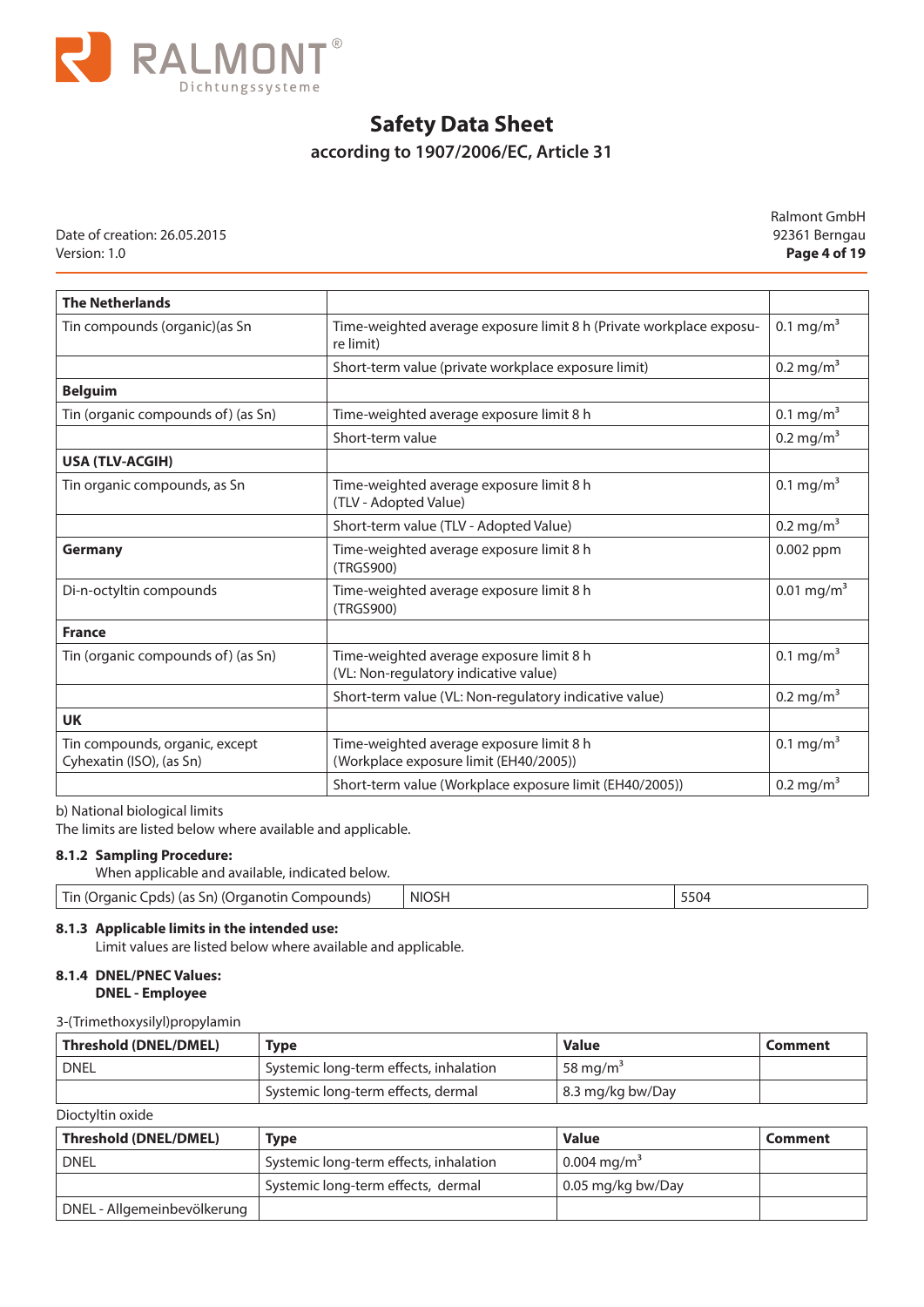

## **according to 1907/2006/EC, Article 31**

Date of creation: 26.05.2015 92361 Berngau Version: 1.0 **Page 5 of 19**

Ralmont GmbH

#### 3-(Trimethoxysilyl)propylamin

| <b>Threshold (DNEL/DMEL)</b> | <b>Type</b>                            | <b>Value</b>         | Comment |
|------------------------------|----------------------------------------|----------------------|---------|
| <b>DNEL</b>                  | Systemic long-term effects, inhalation | 17 mg/m <sup>3</sup> |         |
|                              | Systemic long-term effects, dermal     | 5 mg/kg bw/day       |         |
|                              | Systemic long-term effects, oral       | 5 mg/kg bw/day       |         |
| Dioctyltin oxide             |                                        |                      |         |

| 5.00                         |                                        |                          |         |  |  |
|------------------------------|----------------------------------------|--------------------------|---------|--|--|
| <b>Threshold (DNEL/DMEL)</b> | <b>Type</b>                            | <b>Value</b>             | Comment |  |  |
| <b>DNEL</b>                  | Systemic long-term effects, inhalation | 0.0009 mg/m <sup>3</sup> |         |  |  |
|                              | Systemic long-term effects, dermal     | 0.025 mg/kg bw/day       |         |  |  |
|                              | Systemic long-term effects, oral       | 0.0005 mg/kg bw/day      |         |  |  |

| <b>PNEC</b>                   |                            |                |
|-------------------------------|----------------------------|----------------|
| 3-(Trimethoxysilyl)propylamin |                            |                |
| <b>Medium</b>                 | <b>Value</b>               | <b>Comment</b> |
| Freshwater                    | $0.33$ mg/l                |                |
| Seawater                      | $0.033$ mg/l               |                |
| Water (intermittent release)  | 3.3 mg/l                   |                |
| <b>STP</b>                    | 13 mg/l                    |                |
| Freshwatersediment            | 1.2 mg/kg sediment dw      |                |
| Seawatersediment              | 0.12 mg/kg sediment dw     |                |
| Soil                          | 0.045 mg/kg soil dw        |                |
| Oral                          | 44.4 mg/kg food            |                |
| Dioctyltin oxide              |                            |                |
| <b>Medium</b>                 | <b>Value</b>               | <b>Comment</b> |
| Freshwater                    | $0.0018 \mu g/l$           |                |
| Meerwasser                    | 0.00018 µg/l               |                |
| Water (intermittent release)  | $0.018 \mu g/l$            |                |
| <b>STP</b>                    | 100 mg/l                   |                |
| Freshwatersediment            | 0.02798 mg/kg sediment dw  |                |
| Seawatersediment              | 0.002798 mg/kg sediment dw |                |
| Soil                          | 0.005593 mg/kg soil dw     |                |
| Oral                          | 0.02 mg/kg food            |                |

#### **8.1.5 Control banding:**

When applicable and available, indicated below.

#### **8.2 Exposure controls:**

The information contained in this section is a general description. If applicable and available, the exposure scenarios are included in the appendix. You must always use exposure scenarios appropriate to your identified uses.

#### **8.2.1 Appropriate engineering controls:**

Keep away from open flames/heat sources.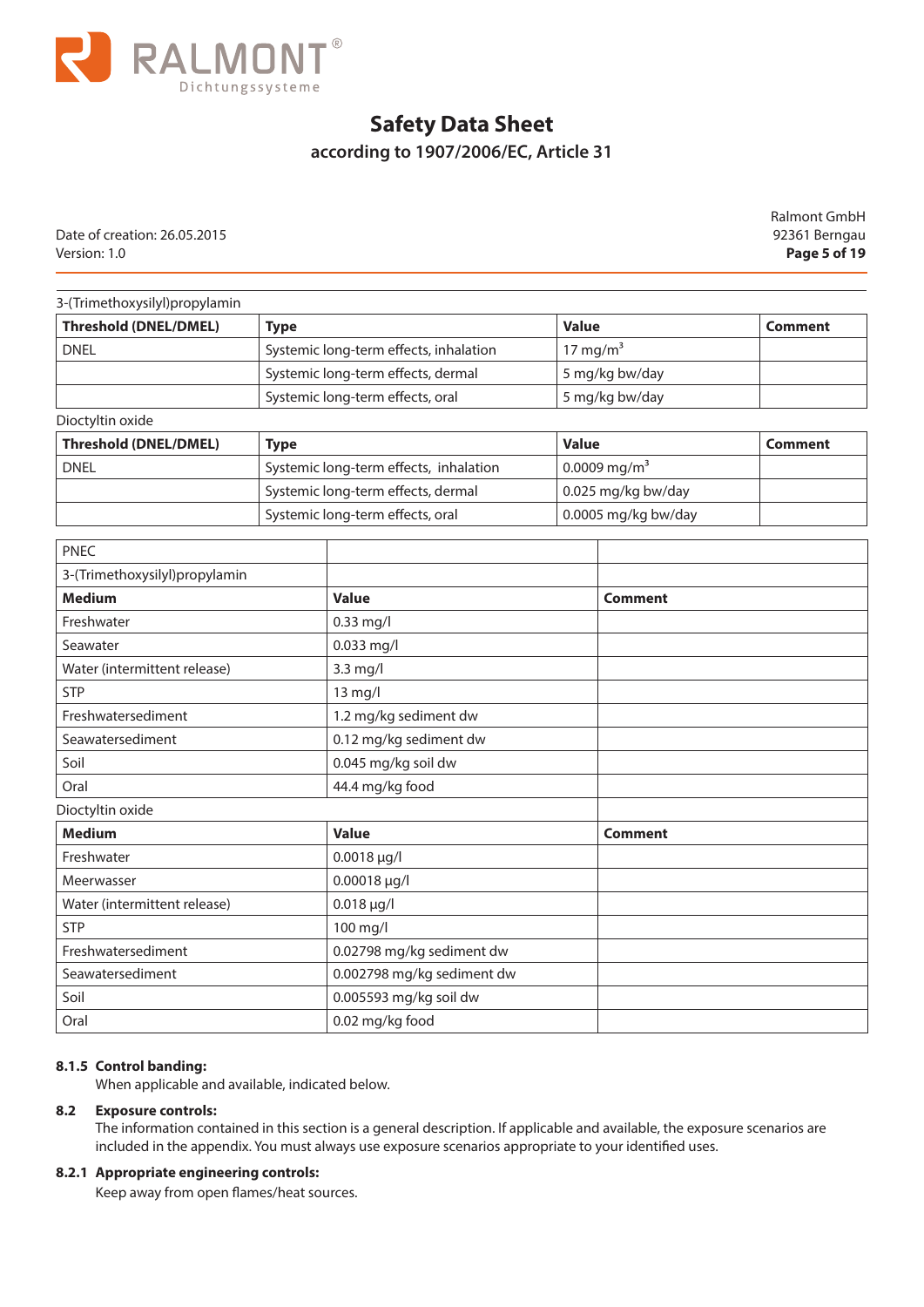

### **according to 1907/2006/EC, Article 31**

Date of creation: 26.05.2015 92361 Berngau Version: 1.0 **Page 6 of 19**

Ralmont GmbH

#### **8.2.2 Individual protective measures, for example personal protective equipment:**

|                            | Follow usual hygiene. Keep containers well closed. Do not eat, drink or smoke while working. |
|----------------------------|----------------------------------------------------------------------------------------------|
| a) Respiratory protection: | Respiratory protection not required for normal handling.                                     |
| b) Hand protection:        | Gloves.                                                                                      |
| c) Eye protection:         | Eye protection not required for normal handling.                                             |
| d) Skin protection:        | Protective clothing.                                                                         |
|                            |                                                                                              |

#### **8.2.3 Environmental exposure controls:**

See Sections 6.2, 6.3 and 13.

#### **SECTION 9: Physical and chemical properties**

#### **9.1 Information on basic physical and chemical properties**

| Appearance                                   | Paste                                                   |
|----------------------------------------------|---------------------------------------------------------|
| Odor                                         | Characteristic odour                                    |
| Odor threshold                               | No data available                                       |
| Color                                        | Product color is composition dependent                  |
| Particle size                                | No data available                                       |
| <b>Explosion limits</b>                      | No data available                                       |
| Flammability                                 | Non flammable                                           |
| Log Kow                                      | Not applicable (mixture)                                |
| Dynamic viscosity                            | No data available                                       |
| Kinematic viscosity                          | No data available                                       |
| Melting point                                | No data available                                       |
| Boiling point                                | No data available                                       |
| <b>Flash Point</b>                           | Not required: Exemption according to REACH              |
| Evaporation rate                             | No data available                                       |
| Relative Vapor Density                       | No data available                                       |
| Vapor Pressure                               | No data available                                       |
| Solubility                                   | No data available                                       |
| Relative density:                            | 1.6:20 °C                                               |
| Decomposition Temperature: No data available |                                                         |
| Auto-ignition temperature:                   | No data available                                       |
| Explosive properties:                        | No chemical group associated with explosive properties. |
| Oxidizing Properties:                        | No chemical group associated with oxidizing properties. |
| pH:                                          | No data available                                       |
|                                              |                                                         |

#### **9.2 Other information**

Absolute density: 1600 kg/m<sup>3</sup> ; 20 °C

### **SECTION 10: Stability and Reactivity**

#### **10.1 Reactivity:**

When heated: increased fire hazard.

- **10.2 Chemical stability:**  Stable under normal conditions.
- **10.3 Possibility of hazardous reactions:**  No data available.
- **10.4 Conditions to avoid:**  Keep away from open flames/heat sources.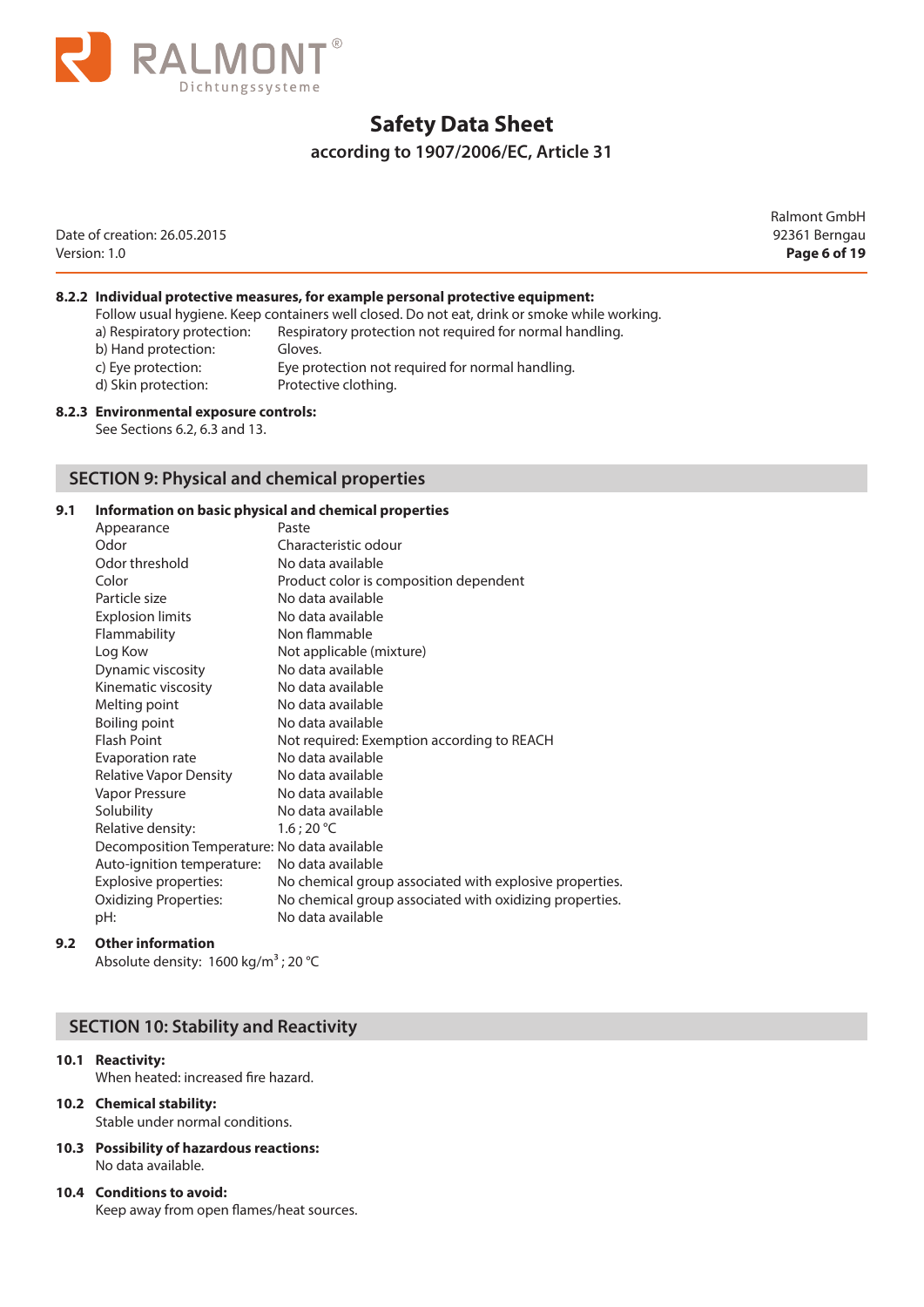

### **according to 1907/2006/EC, Article 31**

Date of creation: 26.05.2015 92361 Berngau Version: 1.0 **Page 7 of 19**

Ralmont GmbH

## **10.5 Incompatible materials:**

No data available.

#### **10.6 Hazardous decomposition products:**

In case of fire: Formation of toxic and corrosive gases/vapours (phosphorus oxide, hydrogen chloride, carbon monoxide, CO<sup>2</sup>).

#### **SECTION 11: Toxicological information.**

#### **11.1 Information on toxicological effects:**

#### **11.1.1 Test Results:**

#### **Acute toxicity:**

RALMO®-Foil Adhesive

No (experimental) data available on the mixture.

3-(Trimethoxysilyl)propylamin

| <b>Exposure</b><br>route      | <b>Parameter</b> | <b>Method</b>                      | <b>Value</b>      | <b>Exposure</b><br>time | <b>Species</b>  | Value determi-<br>nation | Comment |
|-------------------------------|------------------|------------------------------------|-------------------|-------------------------|-----------------|--------------------------|---------|
| Oral                          | LD <sub>50</sub> | Equivalent with<br><b>OECD 401</b> | 2.970 ml/kg<br>bw |                         | Rat<br>(male)   | Experimenal<br>Value     |         |
| Dermal                        | LD50             | Equivalent with<br><b>OECD 402</b> | 11.3 $ml/kg$ bw   | 24 Hrs.                 | Rabbit (male)   | Experimental<br>Value    |         |
| <b>Inhalation</b><br>(vapors) | LD <sub>50</sub> | <b>OECD 403</b>                    | $>$ 5 ppm         | 6 Hrs.                  | Rat<br>(male)   | Read-across              |         |
| <b>Inhalation</b><br>(vapors) | LD <sub>50</sub> | OECD 403                           | $>16$ ppm         | 6 Hrs.                  | Rat<br>(female) | Read-across              |         |

#### Dioctyltin oxide

| <b>Exposure</b><br>route | <b>Parameter</b> | <b>Method</b>                      | <b>Value</b>          | <b>Exposure</b><br>time | <b>Species</b>        | Value determi-<br>nation | Comment |
|--------------------------|------------------|------------------------------------|-----------------------|-------------------------|-----------------------|--------------------------|---------|
| Oral                     | LD50             | Equivalent with<br><b>OECD 401</b> | $>6000$ mg/kg         |                         | Rat (male/<br>female) | Experimental-<br>Value   |         |
| Dermal                   | LD50             | OECD 402                           | $> 2000$ mg/<br>ka bw | 24 Hrs.                 | Rat (male/<br>female) | Experimental-<br>Value   |         |
| Inhalation               |                  |                                    |                       |                         |                       | Data waiver              |         |

Assessment is based on the relevant components.

#### **Conclusion:**

Not classified for acute toxicity.

#### **Corrosive/irritant effect:**

RALMO®-Foil Adhesive No (experimental) data available on the mixture.

3-(Trimethoxysilyl)propylamin

| <b>Exposure</b><br>route | <b>Result</b>        | Method                      | <b>Exposure</b><br>time | <b>Time</b>                 | <b>Species</b> | Value deter-<br>mination | <b>Comment</b> |
|--------------------------|----------------------|-----------------------------|-------------------------|-----------------------------|----------------|--------------------------|----------------|
| Eye                      | Severe eye<br>damage | Equivalent with<br>OECD 405 |                         | 24; 48; 72<br>Hours         | Rabbit         | Read-across              |                |
| Skin                     | Irritant effect      | OFCD 404                    | 3 min-4 Hrs.            | 1; 24; 48; 72;<br>168 Hours | Rat            | Calculation<br>value     |                |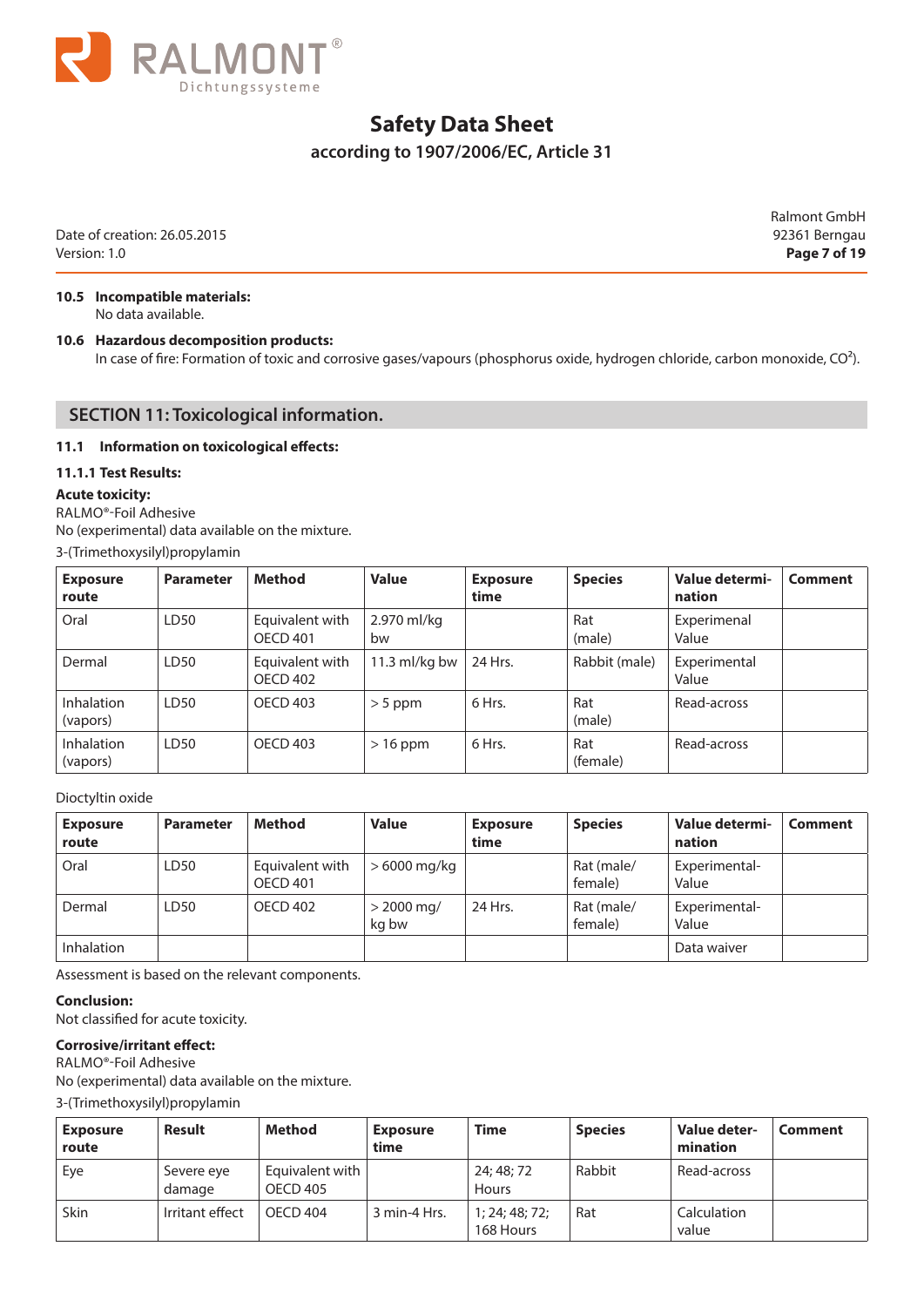

## **according to 1907/2006/EC, Article 31**

Date of creation: 26.05.2015 92361 Berngau Version: 1.0 **Page 8 of 19**

Ralmont GmbH

Dioctyltin oxide

| <b>Exposure</b><br>route               | <b>Result</b>         | <b>Method</b>   | <b>Exposure</b><br>time | <b>Time</b>         | <b>Species</b>                        | Value deter-<br>mination | Comment |
|----------------------------------------|-----------------------|-----------------|-------------------------|---------------------|---------------------------------------|--------------------------|---------|
| Eye                                    | No irritant<br>effect | <b>OECD 405</b> |                         | 24; 48; 72<br>Hours | Rabbit                                | Experimental-<br>Value   |         |
| Not applica-<br>ble (in vitro<br>test) | No irritant<br>effect | OECD 439        | 15 Min.                 |                     | Reconstruc-<br>ted human<br>epidermis | Experimental-<br>Value   |         |

Assessment is based on the relevant components.

#### **Conclusion:**

Not classified as irritant to skin. Not classified as irritating to eyes. Not classified as irritant to the respiratory system.

#### **Respiratory/skin sensitization:**

RALMO®-Foil Adhesive

No (experimental) data available on the mixture.

3-(Trimethoxysilyl)propylamin

| Exposure<br>route | Result               | Method   | <b>Exposure</b><br>time | <b>Observation</b><br>time | <b>Species</b>                | Value determi-   Comment<br>nation |  |
|-------------------|----------------------|----------|-------------------------|----------------------------|-------------------------------|------------------------------------|--|
| Skin              | Not sensiti-<br>zing | OECD 406 | 72 Hrs.                 | 24: 48 Hours               | l Guinea Pig<br>(male/female) | Experimental-<br>Value             |  |

Dioctyltin oxide

| Exposure<br>route | Result                            | <b>Method</b> | Exposure<br>time | <b>Observation</b><br>time | <b>Species</b>    | Value determi-<br>nation | Comment |
|-------------------|-----------------------------------|---------------|------------------|----------------------------|-------------------|--------------------------|---------|
| Skin              | <sup>'</sup> Not sensiti-<br>zing | OECD 429      |                  |                            | Mouse<br>(female) | Experimental-<br>Value   |         |

Assessment is based on the relevant components.

#### **Conclusion:**

Not classified as sensitizing to skin. Not classified as sensitizing by inhalation.

#### **Specific target organ toxicity:**

RALMO®-Foil Adhesive No (experimental) data available on the mixture.

3-(Trimethoxysilyl)propylami

| <b>Exposure</b><br>route | <b>Parameter</b> | Method   | <b>Value</b>          | Organ | <b>Effect</b>                                                      | <b>Exposure</b><br>time | <b>Species</b>        | Value deter-<br>mination |
|--------------------------|------------------|----------|-----------------------|-------|--------------------------------------------------------------------|-------------------------|-----------------------|--------------------------|
| Oral (gavage)            | <b>LOAEL</b>     | OECD 408 | $600$ mg/kg<br>bw/day | Liver | Clinical signs;<br>mortality, body<br>weight; food<br>consumption. | $92 \text{ day}(s)$     | Rat (male/<br>female) | Read-across              |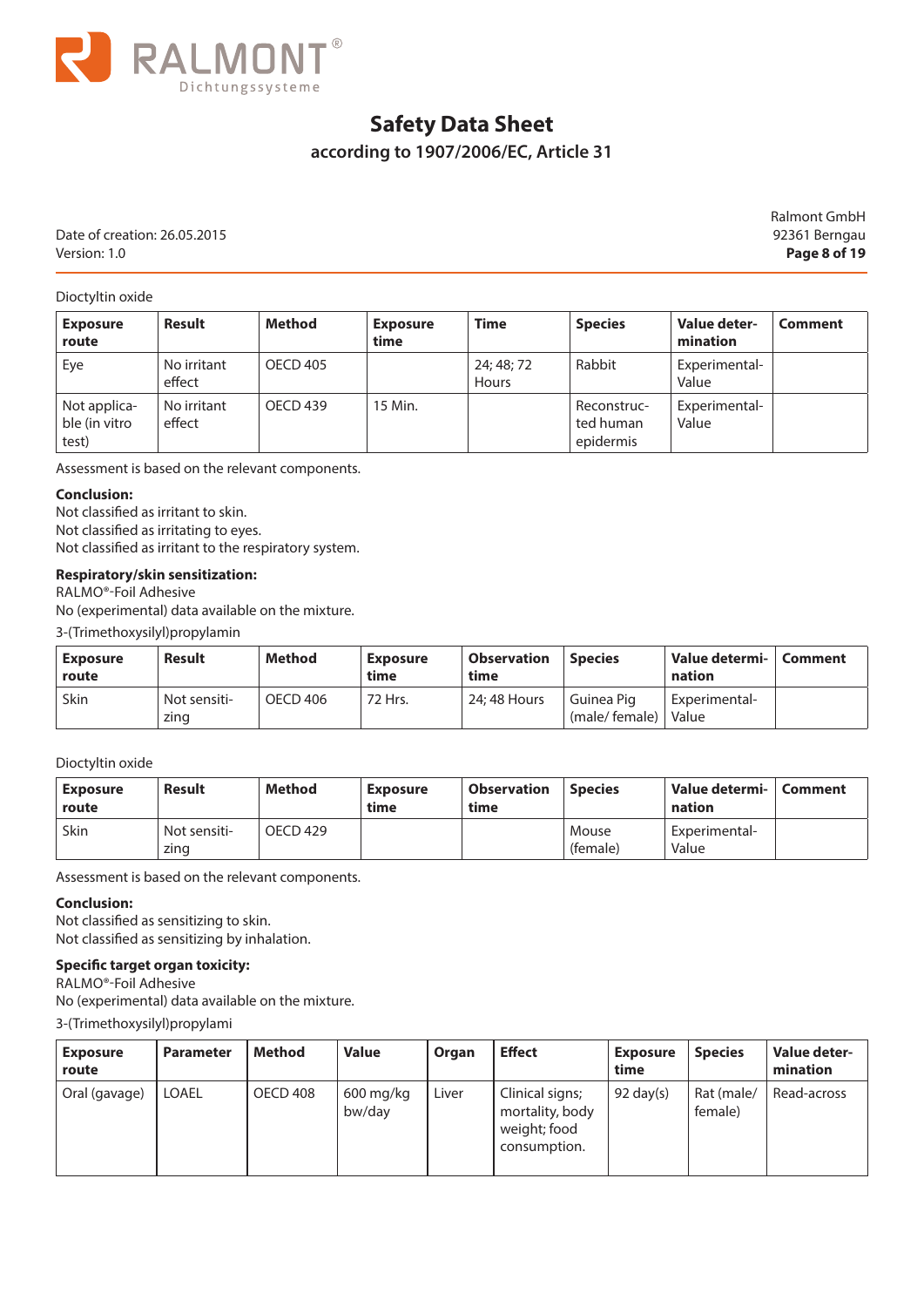

## **according to 1907/2006/EC, Article 31**

Date of creation: 26.05.2015 92361 Berngau Version: 1.0 **Page 9 of 19**

Ralmont GmbH

| Oral (gavage)           | l noael                   | OECD 408                       | $200 \,\mathrm{mq/kg}$<br>bw/dav | Liver | No effect                                      | 92 day $(s)$                                | Rat (male/<br>female | Read-across |
|-------------------------|---------------------------|--------------------------------|----------------------------------|-------|------------------------------------------------|---------------------------------------------|----------------------|-------------|
| Inhalation<br>(Aerosol) | Inhalation<br>hazard test | Equivalent<br>with OECD<br>412 | 147 mg/m <sup>3</sup><br>air     | Lungs | Lesions in the<br>larynx, trachea<br>and lungs | 4 weeks (6<br>Hrs./day,<br>5 days/<br>week) | Rat (male)           | Read-across |

#### Dioctyltin oxide

| <b>Exposure</b><br>route | <b>Parameter</b> | Method   | <b>Value</b>                             | Organ  | <b>Effect</b> | <b>Exposure</b><br>time | <b>Species</b>        | Value deter-<br>mination |
|--------------------------|------------------|----------|------------------------------------------|--------|---------------|-------------------------|-----------------------|--------------------------|
| Oral (diet)              | <b>NOAEL</b>     | OECD 422 | $0.3 \,\mathrm{mg/kg}$<br>bw/day - $0.5$ | Thymus | Organ damage  | $28 \text{ day}(s)$     | Rat (male/<br>female) | Experimental-<br>Value   |
|                          |                  |          | mg/kg bw/<br>Day                         |        |               |                         |                       |                          |
| Dermal                   |                  |          |                                          |        |               |                         |                       | Data waiver              |
| <b>Inhalation</b>        |                  |          |                                          |        |               |                         |                       | Data waiver              |

Assessment is based on the relevant components.

#### **Conclusion:**

Not classified for subchronic toxicity.

#### **Germ cell mutagenicity (in vitro):**

RALMO®-Foil Adhesive

No (experimental) data available on the mixture.

3-(Trimethoxysilyl)propylamin

| <b>Result</b>                                                                     | <b>Method</b>   | <b>Test substrate</b>                | <b>Effect</b> | <b>Value determination</b> |
|-----------------------------------------------------------------------------------|-----------------|--------------------------------------|---------------|----------------------------|
| Negative with metabolic<br>activation, negative wi-<br>thout metabolic activation | <b>OECD 476</b> | Chinese hamster ovaries              | No effect     | Read-across                |
| Negative with metabolic<br>activation, negative wi-<br>thout metabolic activation | <b>OECD 473</b> | Chinese hamster lung<br>fibroblasts. | No effect     | Read-across                |
| Negative with metabolic<br>activation, negative wi-<br>thout metabolic activation | <b>OECD 471</b> | Escherichia coli                     | No effect     | Experimental value         |
| Negative with metabolic<br>activation, negative wi-<br>thout metabolic activation | <b>OECD 471</b> | Bacteria (S.typhimuri-<br>um)        | No effect     | Experimental value         |

Dioctyltin oxide

| <b>Result</b>                                                                     | <b>Method</b>   | <b>Test substrate</b>              | <b>Effect</b> | <b>Value determination</b> |
|-----------------------------------------------------------------------------------|-----------------|------------------------------------|---------------|----------------------------|
| Negative with metabolic<br>activation, negative wi-<br>thout metabolic activation | OECD 476        | Mouse (Lymphoma cells  <br>L5178Y) | No effect     | Experimental value         |
| Negative with metabolic<br>activation, negative wi-<br>thout metabolic activation | <b>OECD 471</b> | Bacteria (S.typhimurium            | No effect     | Experimental value         |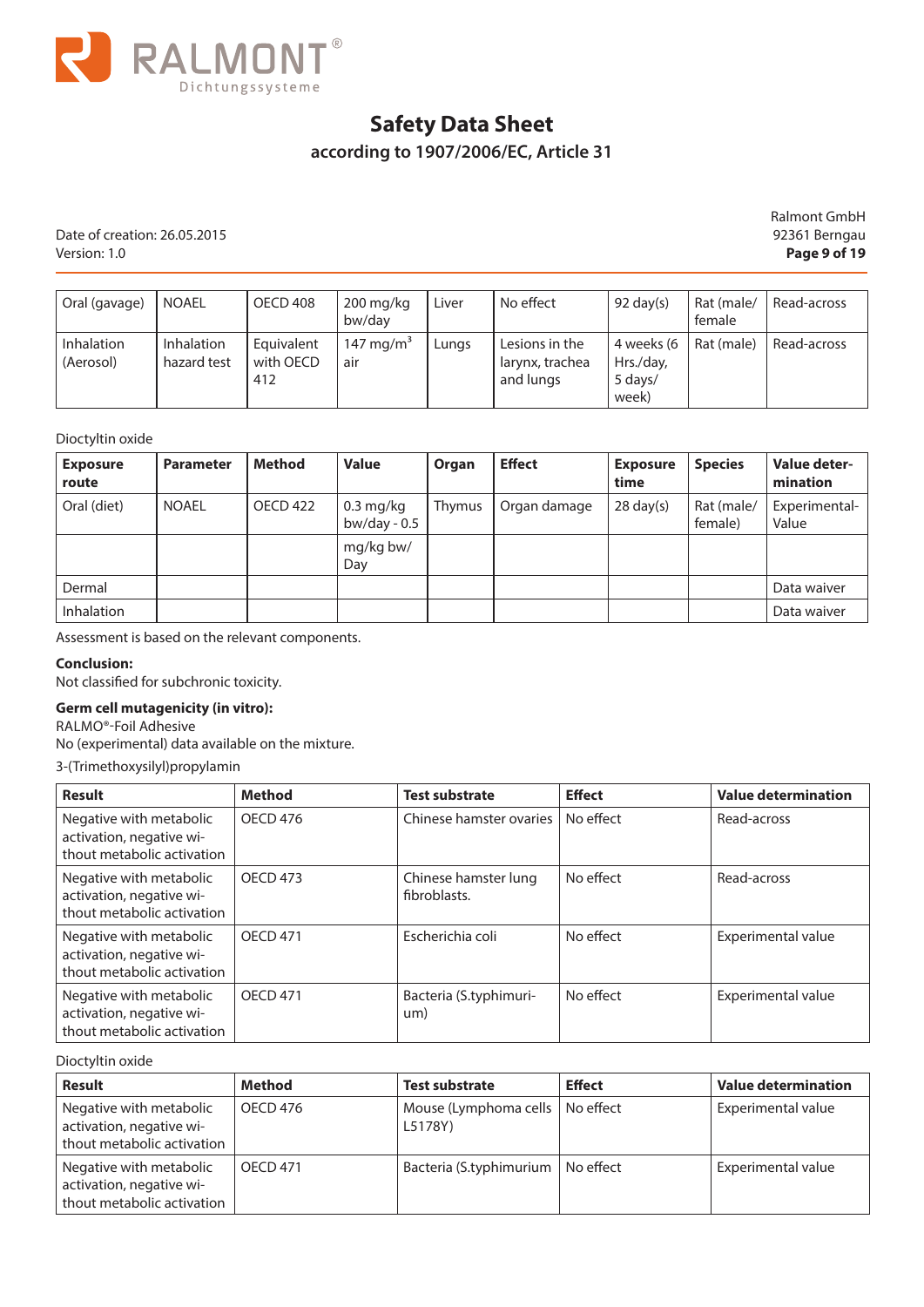

## **according to 1907/2006/EC, Article 31**

Date of creation: 26.05.2015 92361 Berngau Version: 1.0 **Page 10 of 19**

Ralmont GmbH

#### **Germ cell mutagenicity (in vivo):**

RALMO®-Foil Adhesive

No (experimental) data available on the mixture.

3-(Trimethoxysilyl)propylamin

| Result          | Method                       | Exposure time | Test substrate           | Organ       | $\blacksquare$ Value determination |
|-----------------|------------------------------|---------------|--------------------------|-------------|------------------------------------|
| <b>Negative</b> | Equivalent wi-<br>thOECD 474 |               | Mouse (male/fe-<br>male) | Bone marrow | Read-across                        |

Dioctyltin oxide

| Result          | Method   | ' Exposure time | Test substrate | Organ       | Value determination  |
|-----------------|----------|-----------------|----------------|-------------|----------------------|
| <b>Negative</b> | OECD 474 |                 | Mouse (male)   | Bone marrow | - Experimental value |

#### **Carcinogenicity:**

RALMO®-Foil Adhesive

No (experimental) data available on the mixture.

3-(Trimethoxysilyl)propylamin

| <b>Exposure</b><br>route | <b>Parameter</b> | Method                    | <b>Value</b>       | <b>Exposure time</b>     | <b>Species</b>                 | Value deter-<br>mination              | Organ | <b>Effect</b>                    |
|--------------------------|------------------|---------------------------|--------------------|--------------------------|--------------------------------|---------------------------------------|-------|----------------------------------|
| Dermal                   | <b>NOAEL</b>     | Not further<br>determined | $43.8$ ma/<br>Week | 104 Weeks<br>(3Mal/Week) | Mouse<br>$(male/fe-)$<br>male) | Inconclusive,<br>insufficient<br>data | Skin  | None Car-<br>cinogenic<br>Effect |

#### **Reproductive toxicity:**

RALMO®-Foil Adhesive No (experimental) data available for the mixture.

3-(Trimethoxysilyl)propylamin

|                             | <b>Parameter</b> | <b>Method</b>       | <b>Value</b>          | <b>Exposure</b><br>time          | <b>Species</b>        | <b>Effect</b>                                                                     | Organ    | Value deter-<br>mination |
|-----------------------------|------------------|---------------------|-----------------------|----------------------------------|-----------------------|-----------------------------------------------------------------------------------|----------|--------------------------|
| Developmen-<br>tal toxicity | <b>NOAEL</b>     | EPA OTS<br>798.4900 | $100$ mg/kg<br>bw/Day | 14 says (Preg-<br>nancy, daily)  | Rat                   | No effect                                                                         |          | Read-across              |
|                             | <b>LOAEL</b>     | EPA OTS<br>798.4900 | 600 mg/kg<br>bw/Day   | 14 days<br>(Pregnancy,<br>daily) | Rat                   | Minor skele-<br>tal changes                                                       | Skeleton | Read-across              |
| Maternal<br>toxicity        | <b>NOAEL</b>     | Other               | $600$ mg/kg<br>bw/Day | 14 day $(s)$                     | Rat                   | No effect                                                                         |          | Read-across              |
|                             | LOAEL            | Other               | 100 mg/kg<br>bw/Day   | $14 \text{ day}(s)$              | Rat                   | Clinical sym-<br>ptoms; mor-<br>tality, body<br>weight; food<br>consumpti-<br>on. | General  | Read-across              |
| Effects on<br>fertility     | <b>NOAEL</b>     | OECD 408            | $600$ mg/kg<br>bw/Day | $92 \text{ day}(s)$              | Rat (male/<br>female) |                                                                                   |          | Read-across              |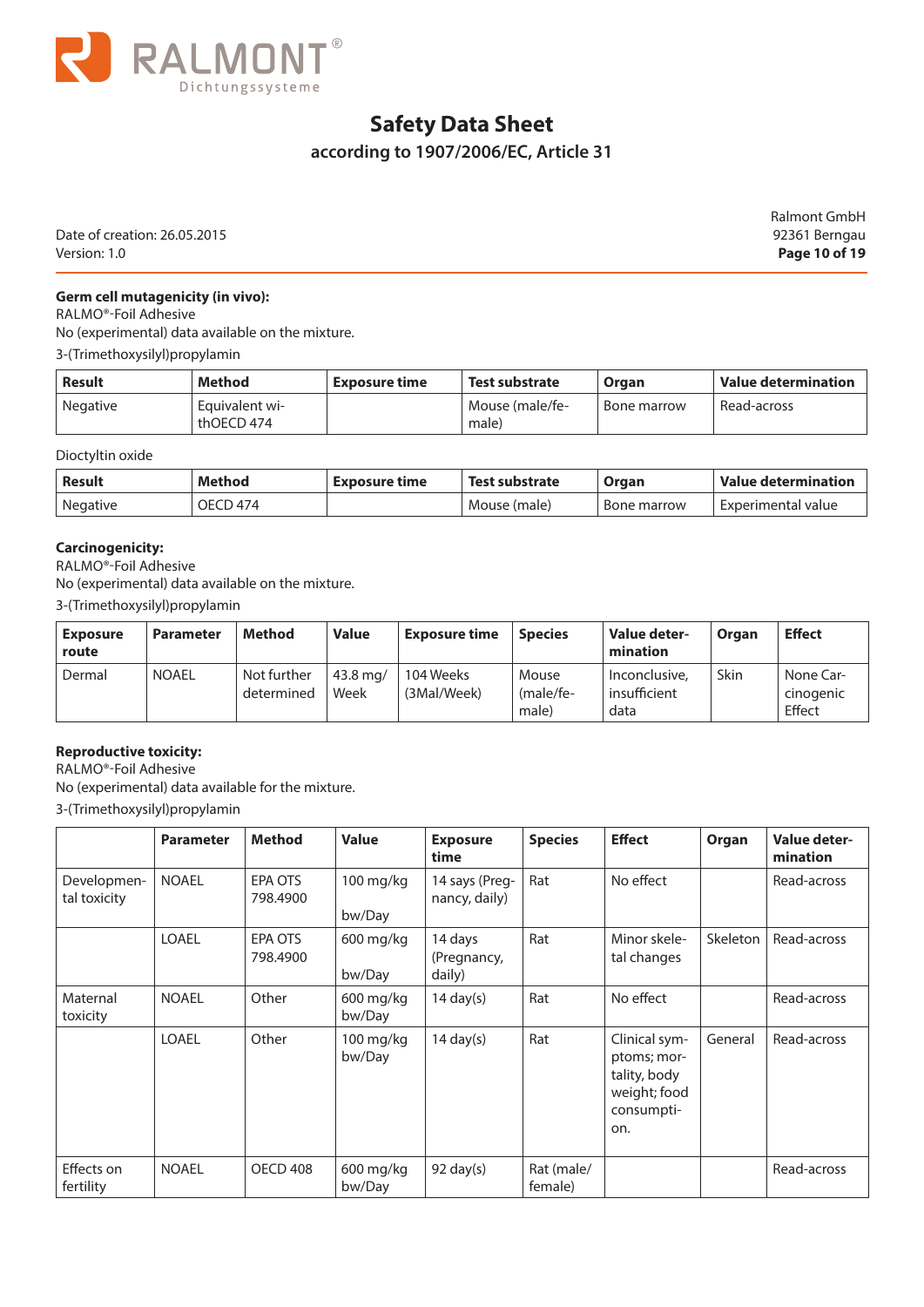

### **according to 1907/2006/EC, Article 31**

Date of creation: 26.05.2015 92361 Berngau Version: 1.0 **Page 11 of 19**

Ralmont GmbH

Dioctyltin oxide

|                             | <b>Parameter</b> | <b>Method</b>   | <b>Value</b>                                                        | <b>Exposure</b><br>time | <b>Species</b>        | <b>Effect</b>          | Organ | Value deter-<br>mination |
|-----------------------------|------------------|-----------------|---------------------------------------------------------------------|-------------------------|-----------------------|------------------------|-------|--------------------------|
| Developmen-<br>tal toxicity | <b>NOAEL</b>     | OECD 422        | $0.3 \text{ mg/kg}$<br>bw/Day -<br>$0.5 \text{ mg/kg}$<br>bw/Day    | $28 \text{ day}(s)$     | Rat (male/<br>female) | No effect              |       | Experimental<br>value    |
| Effects on<br>fertility     | NOAEL (P)        | <b>OECD 422</b> | $0.3 \text{ mg/kg}$<br>bw/Day -<br>$0.5 \,\mathrm{mg/kg}$<br>bw/Day | $28 \text{ day}(s)$     | Rat (male/<br>female) | Reproductive<br>output |       | Experimental<br>value    |

Assessment is based on the relevant components.

#### **Conclusion CMR:**

Not classified for carcinogenicity. Not classified for mutagenic toxicity or genotoxicity. Not classified for reproductive or developmental toxicity.

#### **Chronic effects after short or long term exposure:**

RALMO®-Foil Adhesive No effects known.

### **SECTION 12: Environmental information**

#### **12.1 Toxicity:**

RALMO®-Foil Adhesive No (experimental) data available on the mixture.

3-(Trimethoxysilyl)propylamin

|                                                      | <b>Parameter</b> | <b>Method</b>                      | <b>Value</b> | Dura-<br>tion | <b>Species</b>             | <b>Test plan</b>     | Fresh-/Sea-<br>water | Value deter-<br>mination   |
|------------------------------------------------------|------------------|------------------------------------|--------------|---------------|----------------------------|----------------------|----------------------|----------------------------|
| Acute toxicity<br>fish                               | <b>LC50</b>      | <b>OECD 203</b>                    | $> 934$ mg/l | 96 Hrs.       | Danio rerio                | Semistatic<br>system | Freshwater           | Read-across;<br><b>GLP</b> |
| Acute toxicity<br>Invertebrates                      | EC50             | <b>OECD 202</b>                    | $331$ mg/l   | 48 Hrs.       | Daphnia<br>magna           | Static sys-<br>tem   | Freshwater           | Read-across:<br><b>GLP</b> |
| <b>Toxicity Algae</b><br>and other<br>aquatic plants | <b>EC50</b>      | <b>EU Method</b><br>C <sub>3</sub> | $>1000$ mg/l | 72 Hrs.       | Desmodesmus<br>subspicatus | Static sys-<br>tem   | Freshwater           | Read-across;<br><b>GLP</b> |
| Toxicity aquatic  <br>micro-<br>organisms            | <b>EC50</b>      | Other                              | $43$ mg/l    | 5.75 Hrs.     | Pseudomonas<br>putida      | Static sys-<br>tem   | Freshwater           | Read-across:<br><b>GLP</b> |

Assessment based on relevant ingredients.

#### **Conclusion:**

Not classified as dangerous for the environment according to the criteria of Regulation (EC) No 1272/2008.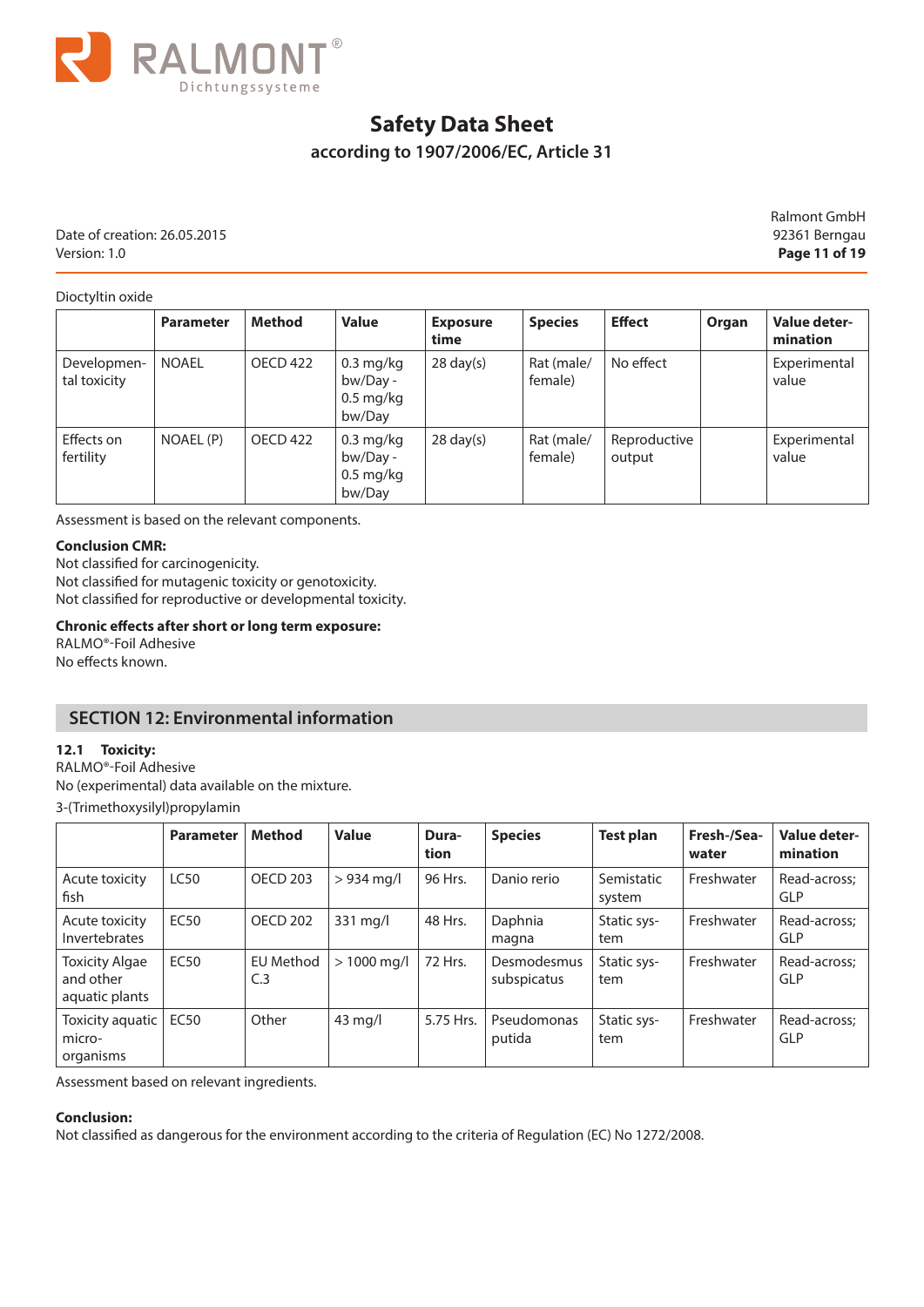

### **according to 1907/2006/EC, Article 31**

|                              | Ralmont GmbH  |
|------------------------------|---------------|
| Date of creation: 26.05.2015 | 92361 Berngau |
| Version: 1.0                 | Page 12 of 19 |

#### **12.2 Persistence and degradability:**

3-(Trimethoxysilyl)propylamin

Biodegradability in water.

| Method            | Value           | Duration          | Value determination |
|-------------------|-----------------|-------------------|---------------------|
| Method C.4<br>EL. | $%$ : GLP<br>v, | ിറ<br>day(s<br>∠∪ | Experimental value  |

Half-life water (t1/2 water)

| Method | Value                           | Juration                                        | determination |
|--------|---------------------------------|-------------------------------------------------|---------------|
|        | .                               | .                                               | -Valu         |
|        | معالجا<br>p⊢<br>-<br><b>TIL</b> | -<br>degradation<br><b>Dri</b><br>. rimarv<br>. | QSAR          |

#### **Conclusion:**

Contains component(s) that are not readily biodegradable.

#### **12.3 Bioaccumulative potential:**

#### RALMO®-Foil Adhesive

Log Kow

| Method | .omment                  | Value | Temperature | Value determination |
|--------|--------------------------|-------|-------------|---------------------|
|        | Not applicable (mixture) |       |             |                     |

3-(Trimethoxysilyl)propylamin

Log Kow

| Method | Comment | <b>Value</b> | <b>Temperature</b>  | Value determination |
|--------|---------|--------------|---------------------|---------------------|
|        |         | v.z          | $20^{\circ}$ C<br>∼ | <b>OSAR</b>         |

#### Dioctyltin oxide

Log Kow

| Method | .omment | Value | Temperature | Value determination |
|--------|---------|-------|-------------|---------------------|
|        |         | 9.26  |             | nated value         |

#### **Conclusion:**

Contains bioaccumulative component(s).

#### **12.4 Mobility in soil:**

No (experimental) data available on the mobility of the components.

#### **12.5 Results of PBT and vPvB assessment:**

Does not contain components meeting the PBT and/or vPvB criteria in Annex XIII of Regulation (EC) No 1907/2006.

#### **12.6 Other adverse effects:**

RALMO®-Foil Adhesive

#### **Global Warming Potential (GWP)**

None of the known components are included in the list of fluorinated greenhouse gases (Regulation (EC) No 517/2014).

#### **Ozone depletion potential (ODP)**

Not classified as dangerous for the ozone layer (Regulation (EC) No 1005/2009). 3-(Trimethoxysilyl)propylamine

#### **Global Warming Potential (GWP)**

Not listed in the list of fluorinated greenhouse gases (Regulation (EC) No 517/2014).

#### **Groundwater:**

Hazardous to groundwater Dioctyltin oxide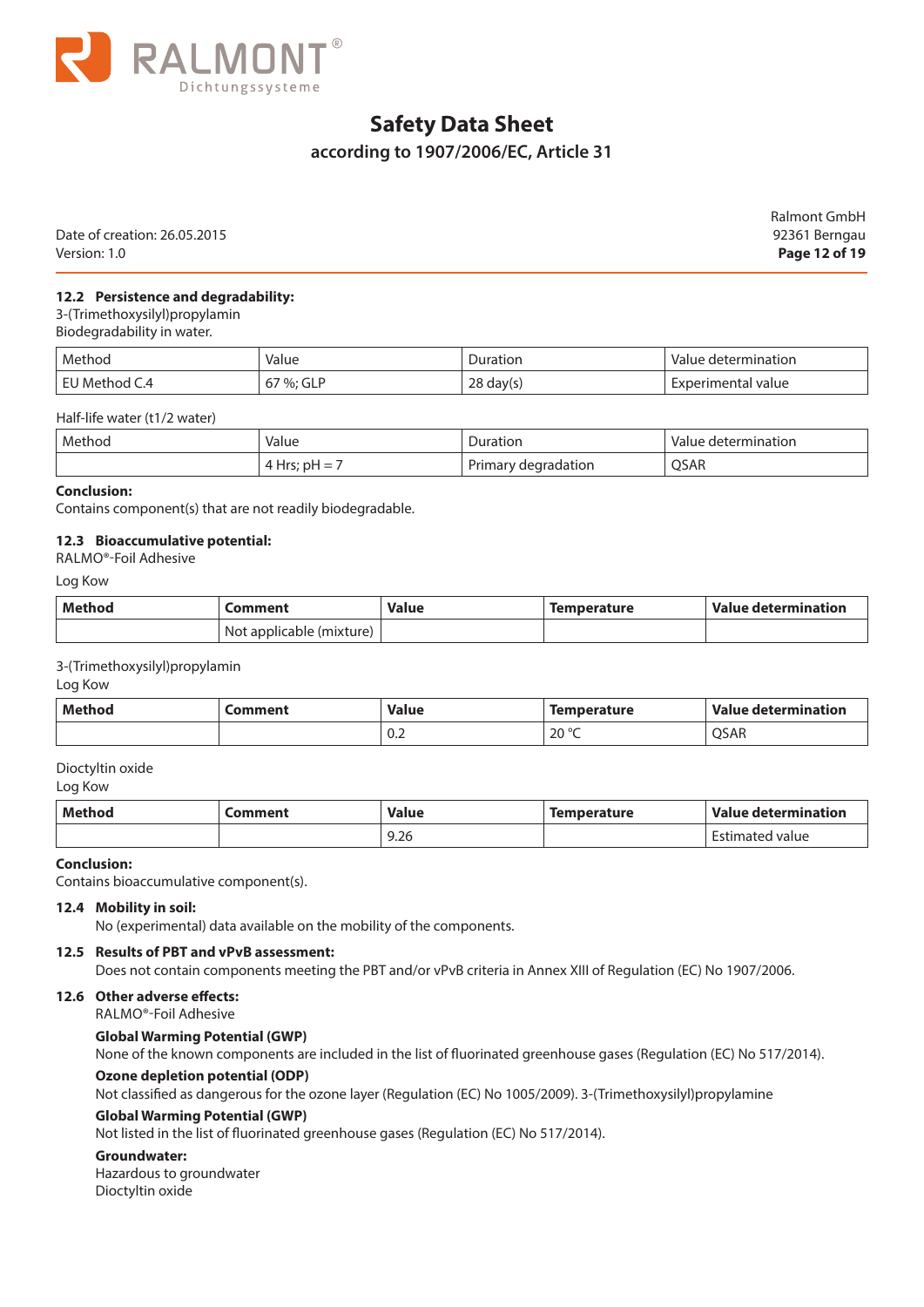

### **according to 1907/2006/EC, Article 31**

Date of creation: 26.05.2015 92361 Berngau Version: 1.0 **Page 13 of 19**

Ralmont GmbH

#### **Global Warming Potential (GWP)**

Not included in the list of fluorinated greenhouse gases (Regulation (EC) No 517/2014).

#### **SECTION 13: Disposal information:**

The information contained in this section is a general description. If applicable and available, the exposure scenarios are included in the annex.You must always use exposure scenarios appropriate to the subject of your identified uses.

#### **13.1 Waste treatment procedures:**

#### **13.1.1 Waste regulations:**

Waste code (Directive 2008/98/EC, Decision 2000/0532/EC). 08 04 10 (Waste from MFSU of adhesives and sealants (including water-repellent materials): Waste adhesives and sealants other than those mentioned in 08 04 09). May be considered as non-hazardous waste according to Directive 2008/98/EC.

#### **13.1.2 Disposal instructions:**

Dispose of waste in accordance with local and/or national regulations. Dispose of to authorised waste disposal contractor. Do not discharge into drains or the environment.

#### **13.1.3 Packaging:**

Waste code Container (Directive 2008/98/EC). 15 01 02 (plastic packaging).

#### **13.1.4 Disposal of contaminated containers:**

Empty container completely. Hand over to approved disposal company. Recommended cleaning: Cleaning by recycler or specialised company.

#### **SECTION 14: Transport information**

#### **Road (ADR)**

**14.1 UN number**

Transport: Not specified

#### **14.2 Proper UN Shipping Name**

- **14.3 Transport hazard classes**
	- Number identifying the hazard: Class: Classification Code:

### **14.4 Packing group**

Packing group: Hazard label:

## **14.5 Environmental hazards**

Environmentally hazardous substances label: No

### **14.6 Special precautions for the user: Special precautions:**

Limited quantities:

#### **Railroad (RID)**

**14.1 UN number**

**14.2 Proper UN Shipping Name**

Transport: Not specified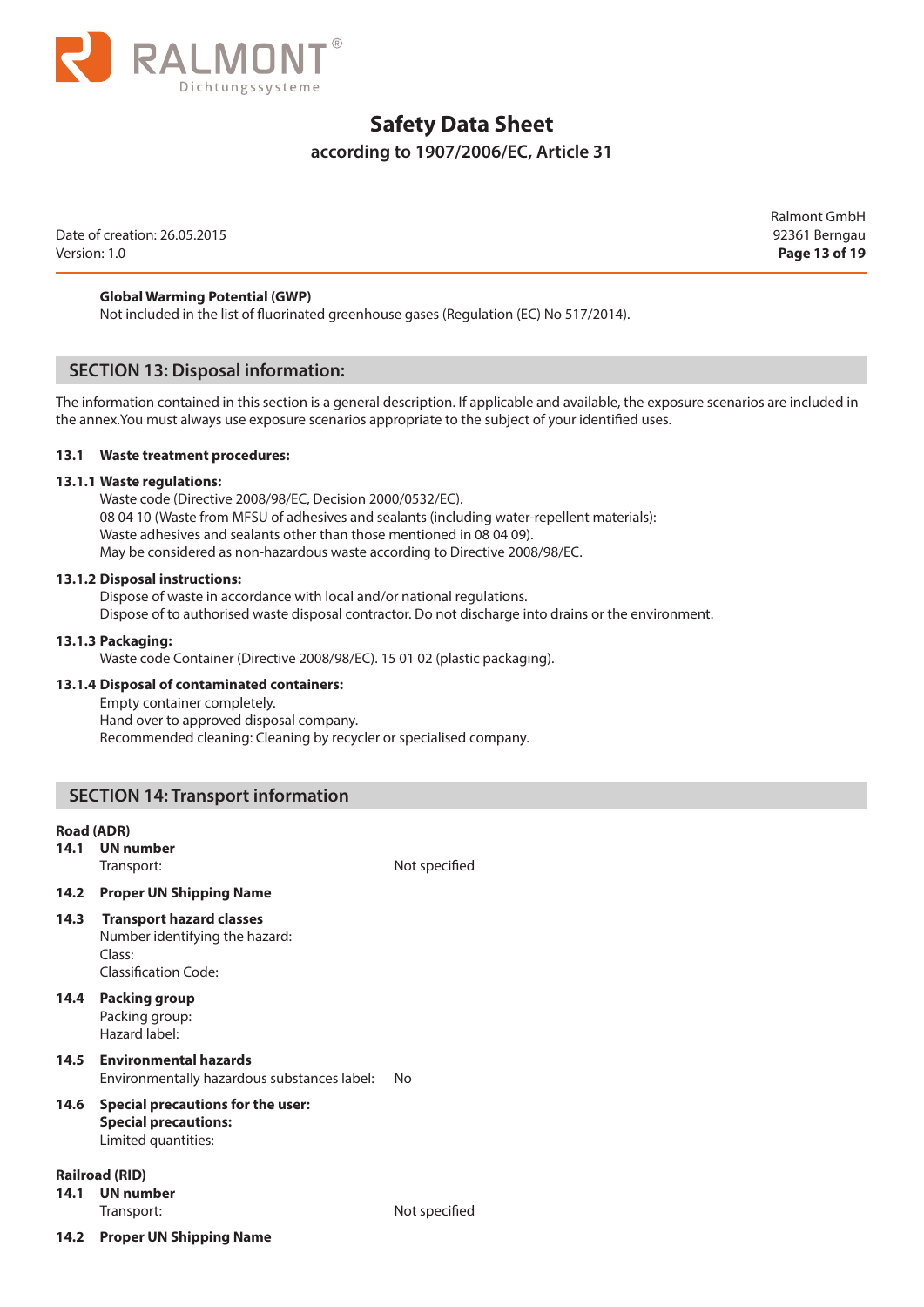

**according to 1907/2006/EC, Article 31** 

| Version: 1.0 | Date of creation: 26.05.2015                                                                                 |               | Ralmont GmbH<br>92361 Berngau<br>Page 14 of 19 |
|--------------|--------------------------------------------------------------------------------------------------------------|---------------|------------------------------------------------|
| 14.3         | <b>Transport hazard classes</b><br>Number identifying the hazard:<br>Class:<br><b>Classification Code:</b>   |               |                                                |
| 14.4         | <b>Packing group</b><br>Hazard label:                                                                        |               |                                                |
| 14.5         | <b>Environmental hazards</b><br>Environmentally hazardous substances label:                                  | No            |                                                |
| 14.6         | Special precautions for the user<br><b>Special precautions:</b><br>Limited quantities:                       |               |                                                |
| 14.1         | <b>Inland waterways (ADN)</b><br><b>UN</b> number<br>Transport:                                              | Not specified |                                                |
| 14.2         | <b>Proper UN Shipping Name</b>                                                                               |               |                                                |
| 14.3         | <b>Transport hazard classes</b><br>Class:<br><b>Classification Code:</b>                                     |               |                                                |
| 14.4         | <b>Packing group</b><br>Packing group:<br>Hazard label:                                                      |               |                                                |
| 14.5         | <b>Environmental hazards</b><br>Environmentally hazardous substances label:                                  | No            |                                                |
| 14.6         | Special precautions for the user<br><b>Special precautions:</b><br>Limited quantities:                       |               |                                                |
|              | Sea (IMDG/IMSBC)                                                                                             |               |                                                |
| 14.1         | <b>UN</b> number<br>Transport:                                                                               | Not specified |                                                |
| 14.2         | UN proper shipping name                                                                                      |               |                                                |
| 14.3         | <b>Transport hazard classes</b><br>Class:                                                                    |               |                                                |
| 14.4         | <b>Packing group</b><br>Packing group:<br>Hazard label:                                                      |               |                                                |
| 14.5         | <b>Environmental hazards</b><br>Marine pollutant -<br>Environmentally hazardous substance label:             | No            |                                                |
| 14.6         | <b>Special precautions for user</b><br>Special precautions:<br>Limited quantities:                           |               |                                                |
| 14.7         | Transport in bulk according to Annex II of MARPOL and according to the IBC Code:<br>Annex II of MARPOL 73/78 |               |                                                |
| 14.1         | Air (ICAO-TI/IATA-DGR)<br><b>UN</b> number                                                                   |               |                                                |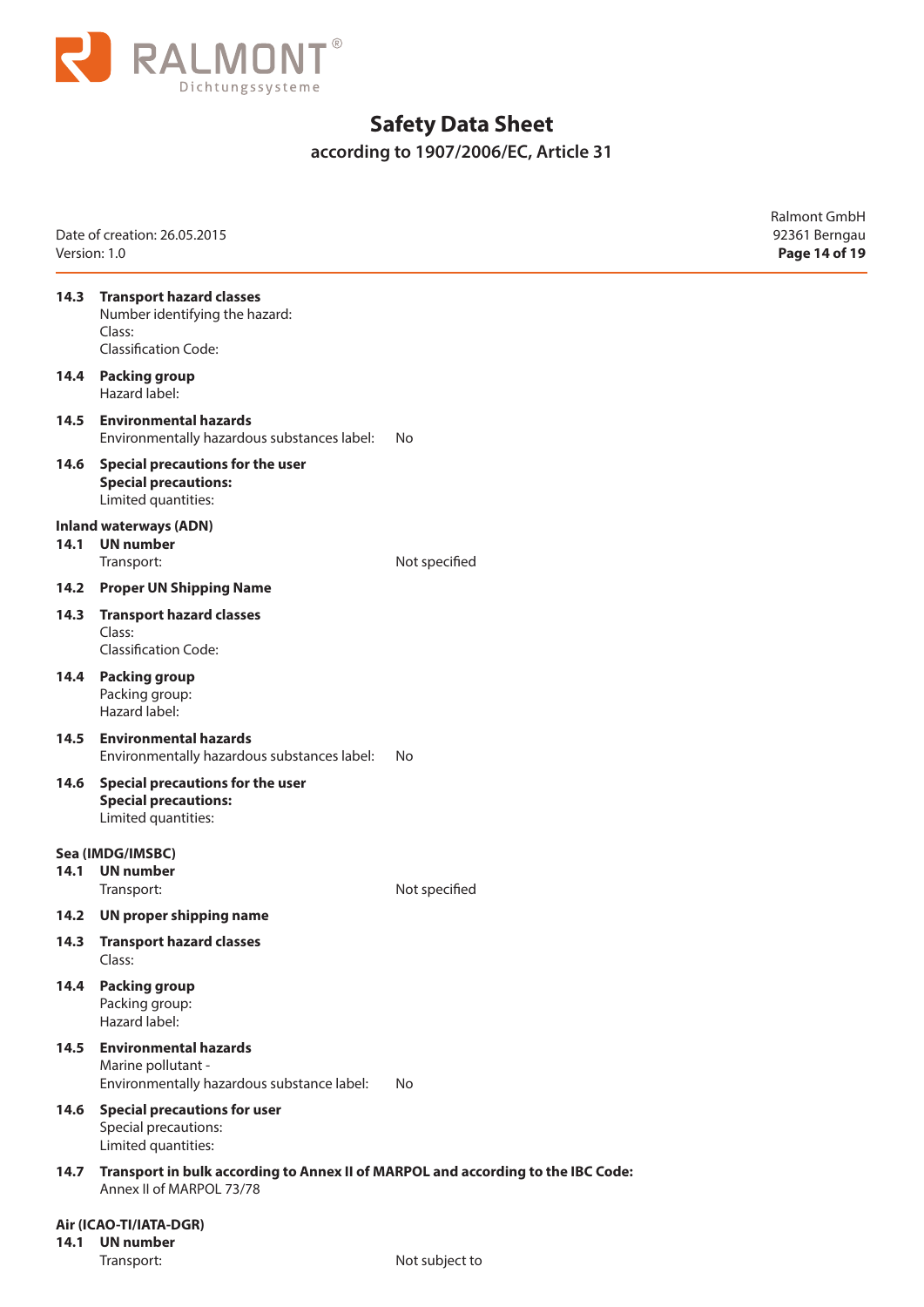

**according to 1907/2006/EC, Article 31** 

Date of creation: 26.05.2015 92361 Berngau Version: 1.0 **Page 15 of 19**

Ralmont GmbH

#### **14.2 UN proper shipping name**

- **14.3 Transportgefahrenklassen:** Class:
- **14.4 Packing group** Packing group: Hazard label:

**14.5 Environmental hazards** Environmentally hazardous substances label: No

#### **14.6 Special precautions for the user** Special precautions: Passenger and cargo aircraft: Limited quantities: Maximum total quantity allowed per package

### **SECTION 15: Legislation**

#### **15.1 Safety, health and environmental regulations/specific legislation for the substance or Mixture:**  European legislation:

REACH Annex XVII - Restriction.

Contains component(s) subject to the restrictions in Annex XVII of Regulation (EC) No 1907/2006: Restrictions on the manufacture, placing on the market and use of certain dangerous substances, mixtures and articles.

Liquid substances or mixtures which are considered dangerous according to Directive 1999/45/EC or which meet the criteria for one of the following hazard classes or categories set out in Annex I to Regulation (EC) No 1272/2008 set out in Annex I to Regulation (EC) No 1272/2008: (a) hazard classes 2.1 to 2.4, 2.6 and 2.7, 2.8 types A and B, 2.9, 2.10, 2.12, 2.13 categories1 and 2, 2.14 categories 1 and 2, 2.15 types A to F; (b) hazard classes 3.1 to 3.6, 3.7 impairment of sexual function and fertility and development, 3.8 excluding narcotic effects, 3.9 and 3.10; (c) hazard class 4.1; (d) hazard class 5.1.

- 1. Shall not be used
	- in decorative articles intended to produce light or colour effects (by phase change), e.g. in mood lamps and ashtrays;
	- in joke games;
	- in games for one or more participants or in products intended to be used as such, including for decoration.
- 2. Products which do not comply with paragraph (1) shall not be placed on the market.
- 3. Shall not be placed on the market if they contain a colouring agent other than for fiscal reasons and/or a perfume, provided that
	- they may be used as fuel in decorative oil lamps intended for supply to the general public, and
	- their aspiration is classified as hazardous and they are labelled R65 or H304.
- 4. Decorative oil lamps intended for supply to the general public shall not be placed on the market unless they comply with the European standard for decorative oil lamps (EN14059) adopted by the European Committee for Standardisation (CEN).
- 5. Without prejudice to the implementation of other Community provisions on the classification, packaging and labelling of dangerous substances and mixtures, suppliers shall ensure that the following requirements are met before placing them on the market:
- a) Lamp oils labelled R65 or H304 and intended for supply to the general public bear the following labels in a clearly visible, legible and indelible manner: Lamps filled with this liquid must be kept out of reach of children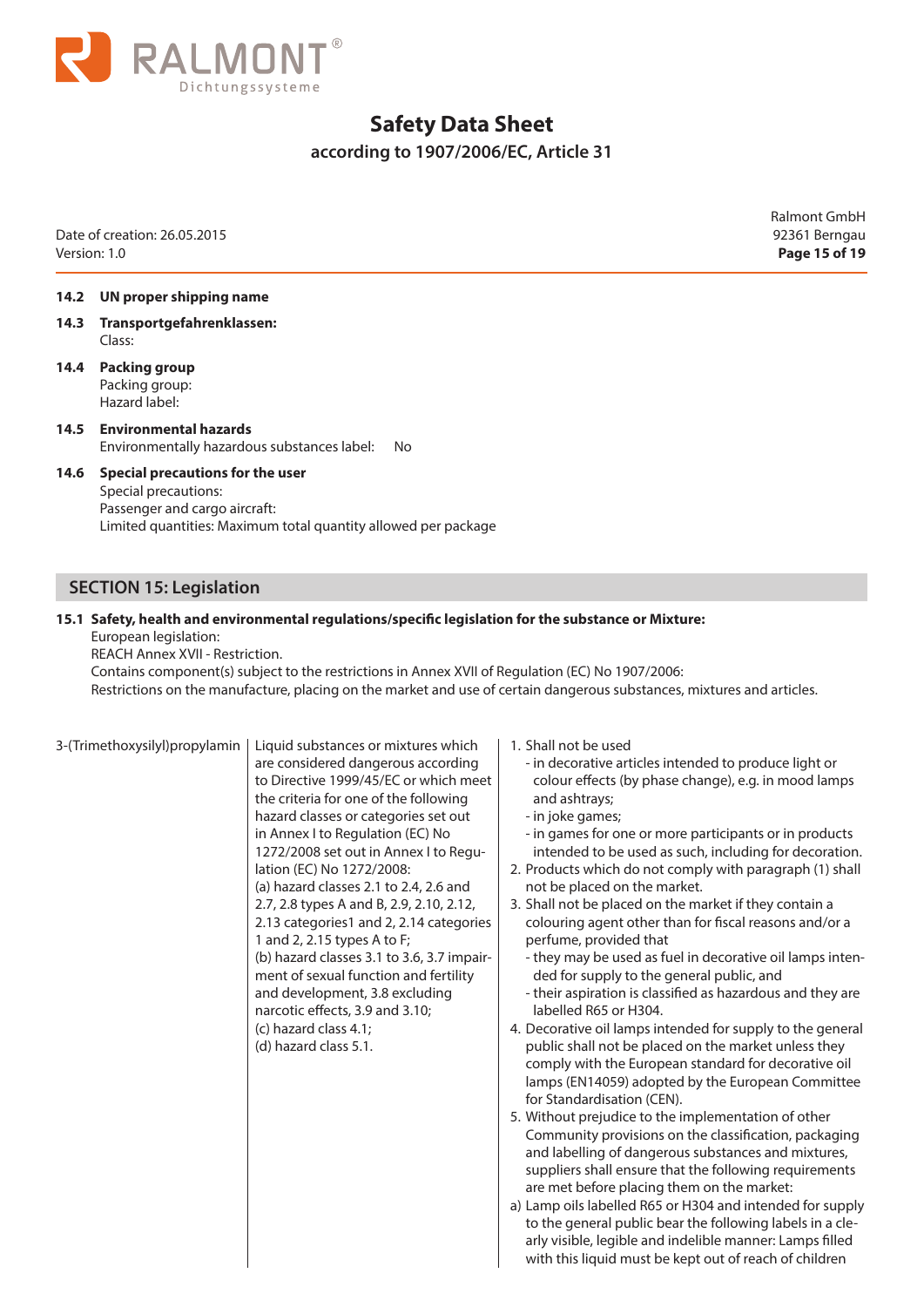

## **according to 1907/2006/EC, Article 31**

| Date of creation: 26.05.2015<br>Version: 1.0 |                     | Ralmont GmbH<br>92361 Berngau<br>Page 16 of 19                                                                                                                                                                                                                                                                                                                                                                                                                                                                                                                                                                                                                                                                                                                                                                                                                                                                                                                                                                                                                                                                                                                                                                                                                                                                                                                                                                                                                       |
|----------------------------------------------|---------------------|----------------------------------------------------------------------------------------------------------------------------------------------------------------------------------------------------------------------------------------------------------------------------------------------------------------------------------------------------------------------------------------------------------------------------------------------------------------------------------------------------------------------------------------------------------------------------------------------------------------------------------------------------------------------------------------------------------------------------------------------------------------------------------------------------------------------------------------------------------------------------------------------------------------------------------------------------------------------------------------------------------------------------------------------------------------------------------------------------------------------------------------------------------------------------------------------------------------------------------------------------------------------------------------------------------------------------------------------------------------------------------------------------------------------------------------------------------------------|
|                                              |                     | and from 1 December 2010. Even a small sip of lamp<br>oil - or even just sucking on a lamp wick - can cause<br>life-threatening damage to the lungs.<br>b) Liquid barbecue lighters labelled R65 or H304 and<br>intended for supply to the general public will bear<br>the following inscription legibly and indelibly from 1<br>December 2010: Even a small sip of barbecue lighter<br>can cause life-threatening damage to the lungs'.<br>c) Lamp oils and barbecue lighters labelled R65 or H304<br>and intended for supply to the general public will be<br>packaged in black opaque containers not exceeding 1<br>litre from 1 December 2010.<br>6. By 1st of June 2014 at the latest, the Commission shall<br>request the European Chemicals Agency to prepare a<br>dossier in accordance with Article 69 of this Regulation<br>with a view to the adoption, if appropriate, of a ban on<br>grill lighter fluids and decorative lamp fuels labelled<br>with R65 or H304 and intended for supply to the gene-<br>ral public.<br>7. Natural or legal persons placing lamp oils and grill<br>lighter fluids labelled with R65 or H304 on the market<br>for the first time shall submit data on alternatives to<br>lamp oils and grill lighter fluids labelled with R65 or<br>H304 to the competent authority of the Member State<br>concerned by 1 December 2011 and annually thereaf-<br>ter. Member States shall make this data available to the<br>Commission. |
| Dioctyltin oxide                             | Organotin compounds | 1. Shall not be placed on the market or used as substan-<br>ces or in mixtures if they act as biocides in paints whose<br>constituents are not chemically bound.<br>2. Shall not be placed on the market or used as subs-<br>tances or in mixtures which act as biocides to prevent<br>fouling by micro-organisms, plants or animals on the<br>following articles:<br>a) on all craft, irrespective of their length, operating on<br>sea waterways, coastal and estuarine waterways, inland<br>waterways and lakes;<br>b) on boxes, floats, nets and other equipment or devices<br>used for fish and shellfish farming;<br>c) any totally or partially submerged gear or equipment.<br>3. Shall not be placed on the market or used as substan-<br>ces or in mixtures intended for the treatment of water<br>in the industrial, commercial and municipal sectors.<br>4. Trisubstituted organostannic compounds:<br>a) Trisubstituted organostannic compounds such as tribu-<br>tyltin compounds (TBT) and triphenyltin compounds<br>(TPT) shall not be used in articles after 1st of July 2010<br>if the concentration of tin in the article or parts thereof<br>exceeds 0,1 % by weight.                                                                                                                                                                                                                                                                            |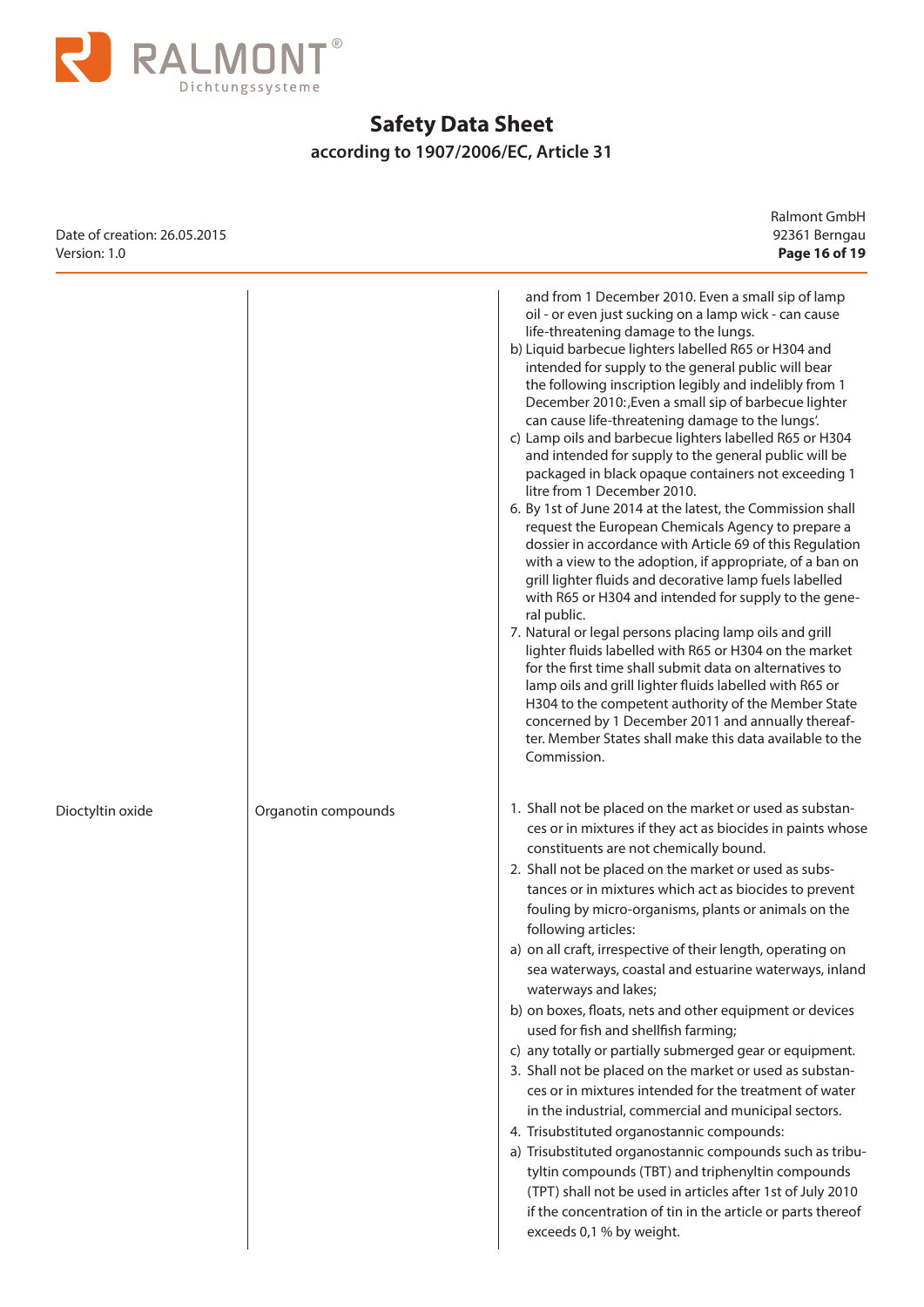

 $\overline{\phantom{a}}$ 

# **Safety Data Sheet**

## **according to 1907/2006/EC, Article 31**

Ralmont GmbH

| 92361 Berngau<br>Page 17 of 19                                                                                                                                                                                                                                                                                                                                                                                                                                                                                                                                                                                                                                                                                                                                                                                                                                                                                                                                                                                                                                                                                                                                                                                                                                                                                                                                                                                                                                                                                                                                                                                                                                                                                                                                                                                                                                                                                                                                                                                                                              | Date of creation: 26.05.2015<br>Version: 1.0 |
|-------------------------------------------------------------------------------------------------------------------------------------------------------------------------------------------------------------------------------------------------------------------------------------------------------------------------------------------------------------------------------------------------------------------------------------------------------------------------------------------------------------------------------------------------------------------------------------------------------------------------------------------------------------------------------------------------------------------------------------------------------------------------------------------------------------------------------------------------------------------------------------------------------------------------------------------------------------------------------------------------------------------------------------------------------------------------------------------------------------------------------------------------------------------------------------------------------------------------------------------------------------------------------------------------------------------------------------------------------------------------------------------------------------------------------------------------------------------------------------------------------------------------------------------------------------------------------------------------------------------------------------------------------------------------------------------------------------------------------------------------------------------------------------------------------------------------------------------------------------------------------------------------------------------------------------------------------------------------------------------------------------------------------------------------------------|----------------------------------------------|
| b) Products not complying with point (a) shall no longer<br>be placed on the market after 1st of July 2010, except<br>for products that were already in use in the Community<br>before that date.<br>5. Dibutyltin compounds (DBT):<br>a) Dibutyltin compounds (DBT) shall not be used after 1st<br>of January 2012 in mixtures and articles intended to<br>be supplied to the general public if the concentration<br>of tin in the mixture or article, or in any part thereof,<br>exceeds 0,1 % by weight.<br>b) Products and mixtures not complying with point (a)<br>shall not be placed on the market after 1st of January<br>2012, except for products that were already in use in<br>the Community before that date.<br>c) By way of derogation, points (a) and (b) shall not apply<br>until 1st of January 2015 to the following products and<br>mixtures intended to be supplied to the general public:<br>- One-component and two-component room tempe-<br>rature vulcanising sealants (RTV-1 and RTV-2 sealants)<br>and adhesives;<br>- paints and coatings containing DBT compounds as<br>catalysts when applied to articles;<br>- soft polyvinyl chloride (PVC) profiles, co-extruded<br>with rigid PVC or not;<br>- fabrics coated with PVC containing DBT compounds<br>as stabilisers when they are intended for outdoor use<br>- outdoor rainwater pipes, gutters and flashings, and<br>roofing and cladding material.<br>d) By way of derogation, points (a) and (b) shall not apply<br>to materials and articles covered by Regulation (EC) No<br>1935/2004.6. dioctyltin compounds (DOT):<br>a) Dioctyltin compounds (DOT) shall not be used after 1<br>January 2012 in the articles listed below which are in-<br>tended to be supplied to or used by the general public,<br>if the concentration of tin in the article or parts thereof<br>exceeds 0,1 % by weight:<br>- Textile articles intended to come into contact with the<br>skin;<br>- Gloves;<br>- Footwear or parts thereof intended to come into cont-<br>act with the skin; |                                              |
| - Wall and floor coverings;<br>- Childcare articles;<br>- Feminine hygiene articles;<br>- Nappies;<br>- Two-component room temperature vulcanisation<br>impression sets (RTV-2 impression sets).                                                                                                                                                                                                                                                                                                                                                                                                                                                                                                                                                                                                                                                                                                                                                                                                                                                                                                                                                                                                                                                                                                                                                                                                                                                                                                                                                                                                                                                                                                                                                                                                                                                                                                                                                                                                                                                            |                                              |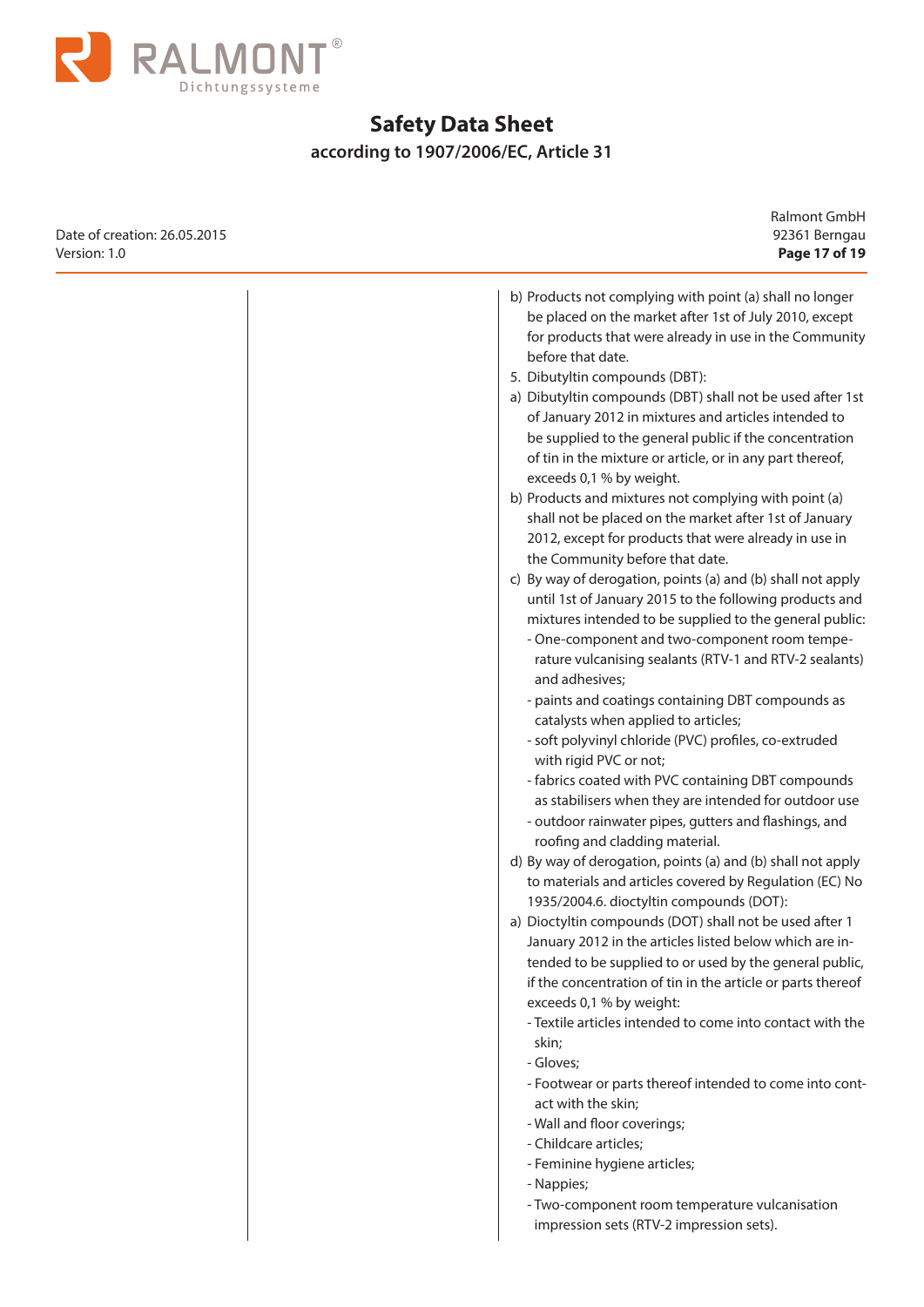

## **according to 1907/2006/EC, Article 31**

| Date of creation: 26.05.2015<br>Version: 1.0                                                                                                                                      | Ralmont GmbH<br>92361 Berngau<br>Page 18 of 19                                                                                                                                                                                       |
|-----------------------------------------------------------------------------------------------------------------------------------------------------------------------------------|--------------------------------------------------------------------------------------------------------------------------------------------------------------------------------------------------------------------------------------|
|                                                                                                                                                                                   | b) Products which do not comply with point (a) shall not<br>be placed on the market after 1 January 2012, except<br>for products which were already in use in the Commu-<br>nity before that date.                                   |
| <b>National legislation Belgium:</b><br>RALMO <sup>®</sup> -Foil Adhesive                                                                                                         |                                                                                                                                                                                                                                      |
| Waste identification (the Netherlands)<br>Water hazard                                                                                                                            | LWCA (the Netherlands): KGA category 05<br>8                                                                                                                                                                                         |
| <b>National legislation Germany:</b><br>RALMO <sup>®</sup> -Foil Adhesive                                                                                                         |                                                                                                                                                                                                                                      |
| WGK 2;                                                                                                                                                                            | classification hazardous to water on component basis according to Administrative<br>regulation substances hazardous to water (VwVwS) of 27 July 2005 (Annex 4).                                                                      |
| 3-(Trimethoxysilyl)propylamine<br>TA-Air<br>Dioctyltin oxide<br>MAK - Carcinogenic<br>Category<br>MAK 8-hour average<br>Ppm<br>MAK 8-hour average<br>mg/m <sup>3</sup><br>TA-Luft | 5.2.5<br>4<br>n-octyltin compounds (as Sn); 0.002 ppm; as Sn<br>may also be present as vapour<br>n-octyltin compounds (as Sn); 0.0098 mg/m <sup>3</sup> ; as Sn<br>measured as inhalable fraction (see section Vd) p. 191)<br>5.2.5; |
| <b>National legislation France:</b><br>RALMO <sup>®</sup> -Foil Adhesive<br>No data available.                                                                                    |                                                                                                                                                                                                                                      |
| <b>National legislation Belgium:</b><br>RALMO <sup>®</sup> -Foil Adhesive<br>No data available.                                                                                   |                                                                                                                                                                                                                                      |
| <b>Other relevant data:</b><br>RALMO <sup>®</sup> -Foil Adhesive<br>No data available.                                                                                            |                                                                                                                                                                                                                                      |
| Dioctyltin oxide<br>TLV - Carcinogen Tin organic compounds, as Sn; A4                                                                                                             |                                                                                                                                                                                                                                      |

#### **15.2 Chemical safety assessment:**

No chemical safety assessment required.